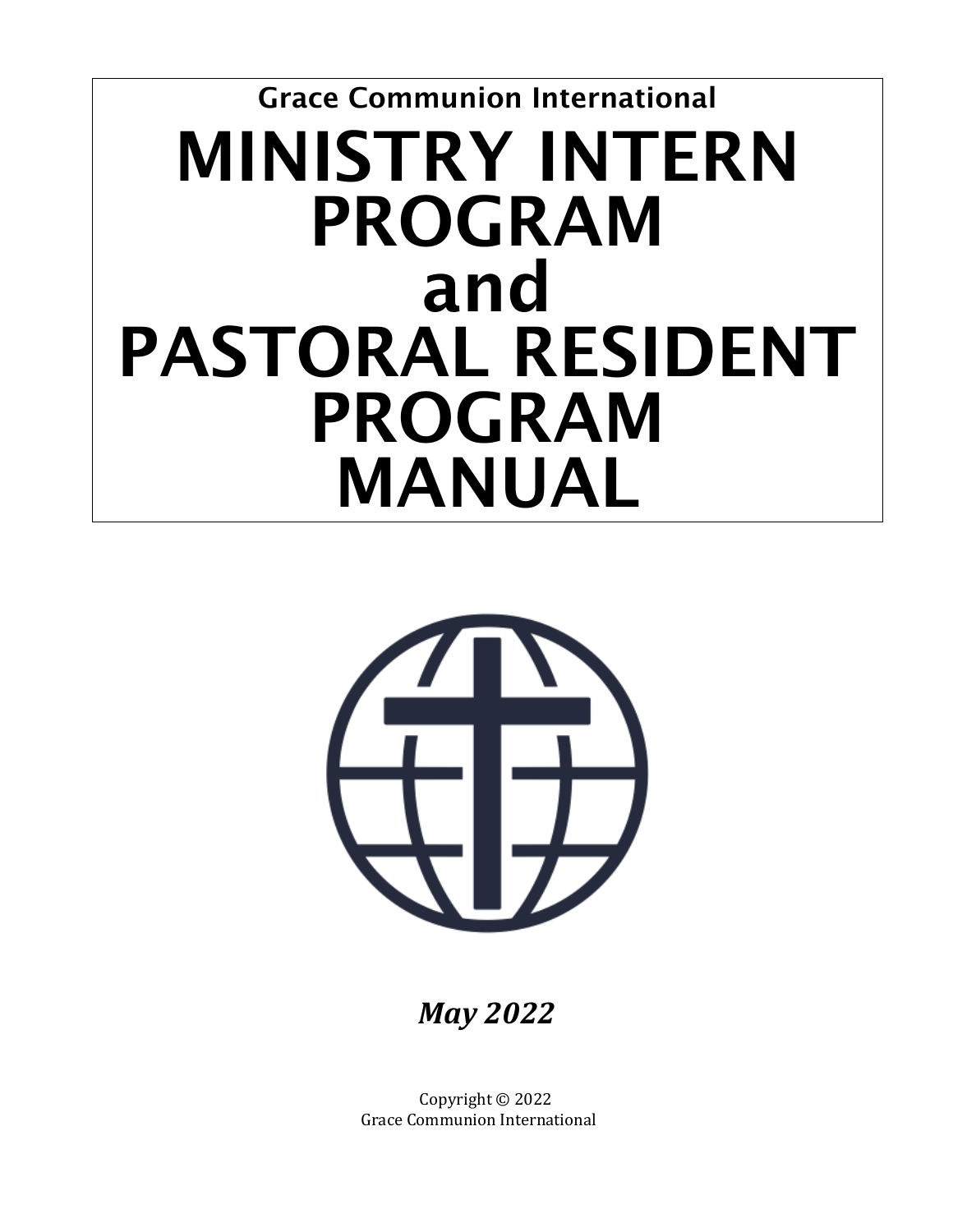# **TABLE OF CONTENTS**

#### **Disclaimer**

#### **Chapter 1: Overview**

- 1.1 Introduction<br>1.2 Ministry Inter
- 1.2 Ministry Intern Program<br>1.2.1 Academic study
- 1.2.1 Academic study<br>1.2.2 Hands-on minist
- Hands-on ministry experience and equipping
- 1.2.3 Discernment of calling<br>1.3 Pastoral Resident Prog
- 1.3 Pastoral Resident Program<br>1.3.1 Academic study
- 1.3.1 Academic study<br>1.3.2 Hands-on minist
- Hands-on ministry experience and equipping
- 1.3.3 Discernment of calling<br>1.3.4 Ouestions?
- 0uestions?

#### **Chapter 2: Ministry Intern Program Operations**

- 2.1 Intern qualifications<br>2.2 How to become an in
- 2.2 How to become an intern<br>2.3 High challenge for interns
- 2.3 High challenge for interns<br>2.3.1 Prioritize relationships
- 2.3.1 Prioritize relationships<br>2.3.2 Serve the sponsoring co
- 2.3.2 Serve the sponsoring congregation<br>2.3.3 Pursue academic studies
- 2.3.3 Pursue academic studies<br>2.3.4 Attend events and meetir
- 2.3.4 Attend events and meetings<br>2.3.5 Ministry competencies & MA
- 2.3.5 Ministry competencies & MAP<br>2.3.6 Raise funds
- 2.3.6 Raise funds<br>2.4 High suppor
- 2.4 High support for interns<br>2.4.1 Sponsoring congregation
- 2.4.1 Sponsoring congregation and MTC<br>2.4.2 MTC Coordinator
- 2.4.2 MTC Coordinator<br>2.4.3 Lead Pastor
- 2.4.3 Lead Pastor<br>2.4.4 Regional Dir
- 2.4.4 Regional Director<br>2.4.5 Coach
- 2.4.5 Coach<br>2.4.6 Mento
- 2.4.6 Mentor<br>2.4.7 Other w
- Other wrap-around support network members

#### **Chapter 3: Ministry Intern Program Finances**

- 3.1 GCI's contribution<br>3.2 Ministry Training (
- 3.2 Ministry Training Center contribution<br>3.3 Ministry intern's contribution
- 3.3 Ministry intern's contribution<br>3.3.1 Ministry intern's income and e
- 3.3.1 Ministry intern's income and expenses<br>3.3.2 Ministry intern's fundraising
- 3.3.2 Ministry intern's fundraising<br>3.3.3 Fundraising accountability
- 3.3.3 Fundraising accountability<br>3.4 How to process funds raised
- How to process funds raised

#### **Chapter 4: Pastoral Resident Program Operations**

- 4.1 Pastoral resident qualifications<br>4.2 How to become a nastoral resident
- 4.2 How to become a pastoral resident<br>4.3 High challenge for pastoral resident
- 4.3 High challenge for pastoral residents<br>4.3.1 Prioritizing relationships
- 4.3.1 Prioritizing relationships<br>4.3.2 Serve the sponsoring cong
- 4.3.2 Serve the sponsoring congregation<br>4.3.3 Pursue academic studies
- Pursue academic studies
- 4.3.4 Attend events and meetings<br>4.3.5 Ministry competencies and N
- 4.3.5 Ministry competencies and MAP<br>4.3.6 Raise funds
- 4.3.6 Raise funds<br>4.4 High support
- 4.4 High support for PRs<br>4.4.1 Sponsoring congregat
- 4.4.1 Sponsoring congregation and MTC<br>4.4.2 MTC Coordinator
- 4.4.2 MTC Coordinator<br>4.4.3 Lead Pastor
- 4.4.3 Lead Pastor<br>4.4.4 Regional Dir
- 4.4.4 Regional Director<br>4.4.5 Coach
- 4.4.5 Coach<br>4.4.6 Mento
- 4.4.6 Mentor<br>4.4.7 Other w
- Other wrap-around support network members

#### **Chapter 5: Pastoral Resident Program Finances**

- 5.1 Pastoral resident work hours and salary<br>5.2 GCI's contribution
- 5.2 GCI's contribution<br>5.3 Ministry Training (
- 5.3 Ministry Training Center contribution<br>5.4 Pastoral resident's contribution
- 5.4 Pastoral resident's contribution<br>5.4.1 PR's income and expenses
- 5.4.1 PR's income and expenses<br>5.4.2 PR's fundraising
- 5.4.2 PR's fundraising<br>5.4.3 Fundraising acco
- 5.4.3 Fundraising accountability<br>5.5 How to process funds raise
- 5.5 How to process funds raised

#### **Chapter 6: Helping Minsters Grow**

- 6.1 Ministry intern competencies<br>6.2 Pastoral resident competencie
- Pastoral resident competencies

#### **Chapter 7: Code of Ethics**

- 7.1 Responsibility to God<br>7.2 Responsibility to the c
- 7.2 Responsibility to the denomination<br>7.3 Responsibility to the congregation
- 7.3 Responsibility to the congregation<br>7.4 Responsibility to the local commun
- 7.4 Responsibility to the local community<br>7.5 Additional responsibilities
- Additional responsibilities

#### **Chapter 8: Health and Safety Policies**

- 8.1 Prohibition of sexual harassment and Misconduct<br>8.1.1 Sexual haras
- 8.1.1 Sexual harassment<br>8.1.2 Sexual Misconduct
- 8.1.2 Sexual Misconduct<br>8.2 Prohibition of subs
- Prohibition of substance abuse

#### **Chapter 9: Discipline Policy**

- 9.1 Corrective visit. letter, or phone call<br>9.2 Suspension
- 9.2 Suspension<br>9.3 Termination
- 9.3 Termination<br>9.4 Probation
- **Probation**

#### **Appendices**

- A Ministry intern and pastoral resident wrap-around support network
- B Ministry intern and pastoral resident program implementation assessment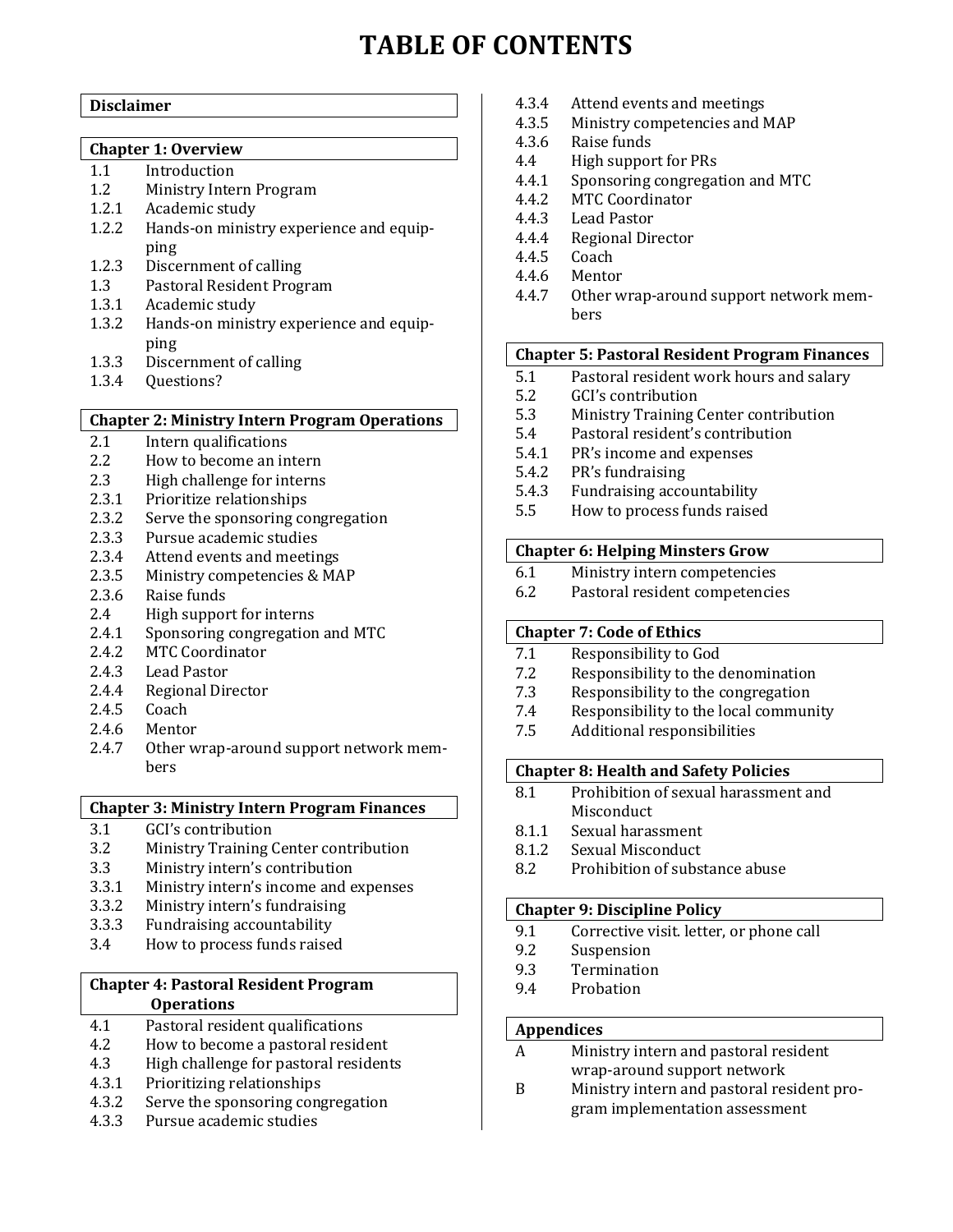# **Disclaimer**

The Ministry Intern Program and Pastoral Resident Program are ministries of Grace Communion International (GCI). As a hierarchically governed church, the denominational board and executives of GCI delegate certain operations to GCI departments and ministries. GCI has policies and procedures to direct these delegated operations, including, without limitation, those found in this manual. It is GCI's intent that all statements in this manual are consistent with GCI's underlying governance, policy and procedural documents; however, GCI reserves to itself sole right to correct, interpret and/or decide the meaning or effect of all such statements.

Various decisions and determinations set forth in this manual and elsewhere are ecclesiastical in nature, involving spiritual elements and considerations that require spiritual discernment and judgment. GCI governance has final authority to determine which decisions and determinations are ecclesiastical, whether or not they are expressly labeled as such in this manual, or in any other church statement. GCI governance has final authority, in its sole and absolute discretion, to adjudicate any such decisions or determinations, notwithstanding the fact that some are provisionally delegated, in this manual or elsewhere, to GCI's departments, ministries, ministers or members in roles they now or may possess.

In addition, notwithstanding anything to the contrary in this document or elsewhere, all employees of Grace Communion International, and associated entities, whether they be lay employees or minister employees, are "at will" and may be terminated or resign with or without cause or notice. Procedures set forth in this and other related manuals regarding grievance, discipline, and appeal processes for members, affiliates and elders pertain to, and only to, an employee's member or ministerial status, and such procedures are not required for any employment action, including, but not limited to, promotion, demotion, transfer, or termination of employment. Any exceptions to this "at will" status must be made in writing by the board of the entity for which such employee works, specifically naming the employee to be affected, and signed both by a party specifically authorized by that board and by the employee.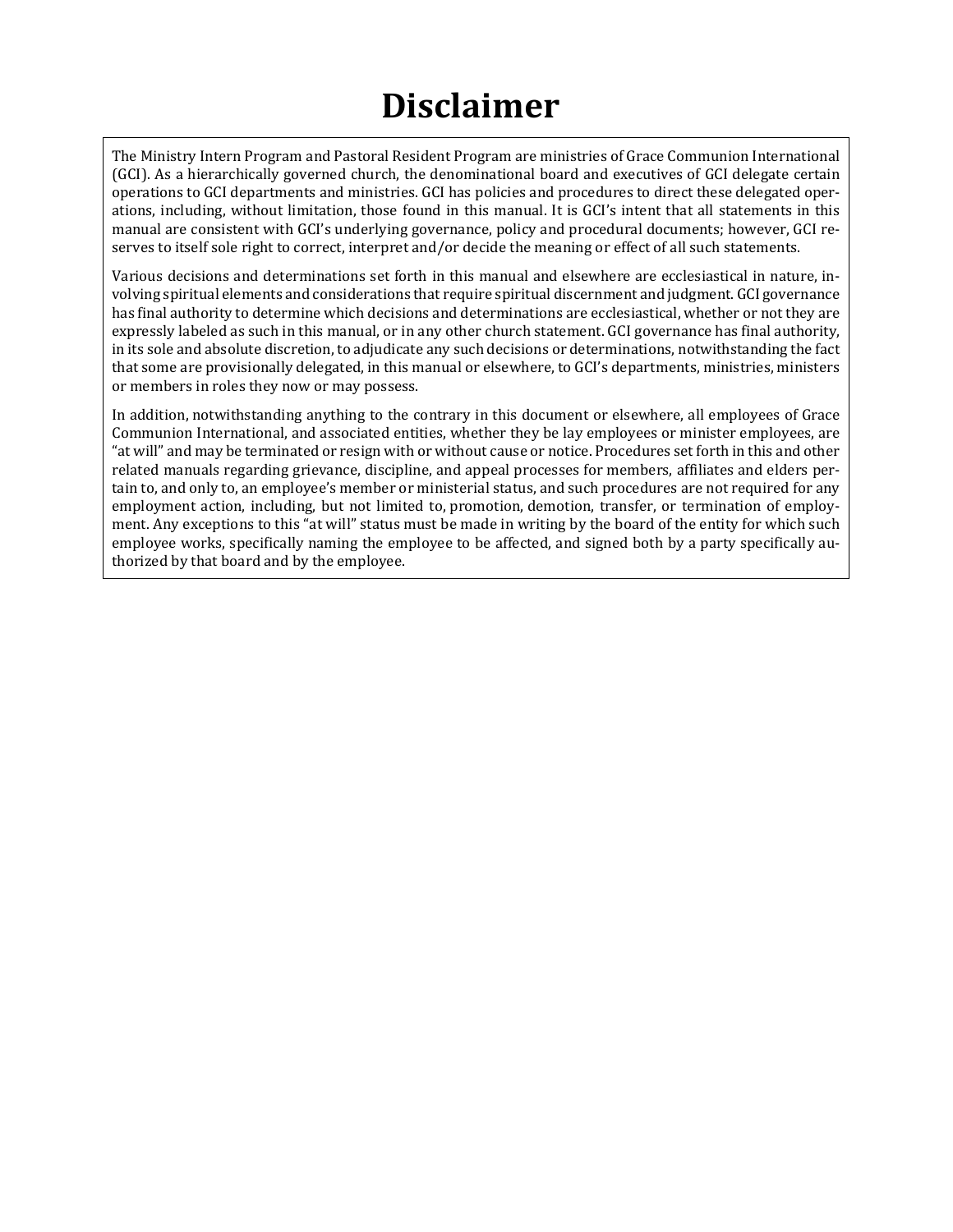# Chapter 1 **Overview**

# **1.1 Introduction**

This manual sets out the goals, policies and procedures that are key to the operation of the *Ministry Intern (intern) Program* and the *Pastoral Resident (PR) Program* of Grace Communion International (GCI) as administered in the U.S. by GCI Church Administration and Development (CAD). The manual's purpose is to inform and equip program participants to help them work together to advance the goals of these two vital ministry development programs.

**Note**: For the latest version of this manual, go t[o https://online.gci.org/,](https://online.gci.org/) click on "resources," then look under "resources and manuals."

# **1.2 Ministry Intern Program**

The GCI Ministry Intern (intern) Program is designed to encourage and build up a new generation of church leaders as part of a multitrack leader development vision to train lead pastors, church planters, and other ministers of the gospel. Rather than taking a "one-sizefits-all" approach, the program allows for a variety of gifts to be expressed, giving interns room to flex, grow and develop in their own way. While an internship is a discovery process, it is our hope that interns may be open to a call from God to serve in GCI ministry beyond the term of the program.

Interns engage in a 4-year discipleship and leadership development experience that involves hands-on ministry experience, equipping, and discernment of calling.

## **1.2.1 Academic study**

The intern program is available to individuals enrolled in full-time undergraduate education. Interns assume responsibility for their undergraduate studies including finances, academic standing, course of study, and completion of

degree. The ministry intern program assumes no responsibility for the undergraduate education of the intern and is designed to run concurrently with undergraduate study rather than to provide undergraduate study to the intern. The program does not require undergraduate study in a ministry-related field. A diversity of educational experience, skillset, and knowledge is necessary for the development of a vibrant and healthy church body.

### **1.2.2 Hands-on ministry experience and equipping**

Each intern is placed at a GCI Ministry Training Center (MTC) or pre-approved church where they are employed. The intern will gain handson ministry experience in the Faith, Hope, and Love Avenues of a team-based, pastor-led church. The intern will also receive formal ministry equipping which covers, but is not limited to, tools and topics of healthy leader and healthy church.

# **1.2.3 Discernment of calling**

Throughout program participation, the intern will be supported and challenged in discernment of calling. Spiritual gifting, skillsets, demonstrated leadership, and communal discernment will be assessed both in affirmation of calling into ministry and in discernment of best-fit area of ministry (Faith, Hope, or Love Avenue).

# **1.3 Pastoral Resident Program**

The GCI Pastoral Resident (PR) Program provides 2.5-year apprenticeships in pastoral ministry to those who, in community, have discerned a calling to pastoral ministry. This pastoral resident program is available to graduates of GCI's Ministry Intern Program and those who have substantial church ministry experience comparable to the intern program.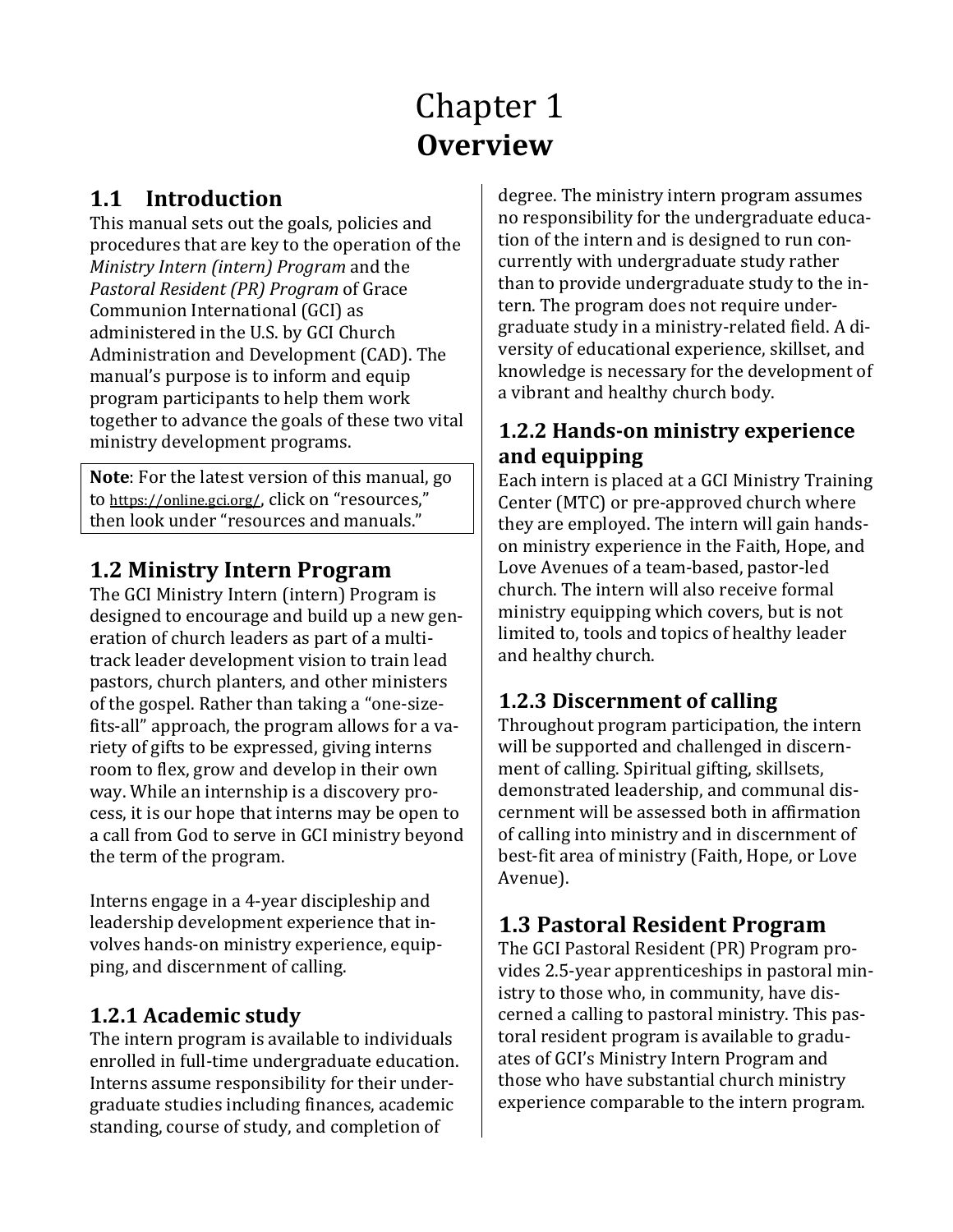### **1.3.1 Academic study**

Pastoral residents (PR or PRs) are expected to enroll in a Master's in Theological Studies or Master's in Pastoral Studies at Grace Communion Seminary (GCS). During participation in the pastoral resident program, funding for education at GCS is provided. PRs are expected to maintain a minimum GPA of 3.0 to remain eligible for the pastoral resident program and maintain educational funding. See section 4.4.3 for more information.

#### **1.3.2 Hands-on ministry experience and equipping**

Each PR is placed at a Ministry Training Center (MTC) or pre-approved church where they are employed for up to 25 hours each week. The PR will gain hands-on pastoral ministry experience in the Faith, Hope, and Love Avenues with a strong emphasis on team-based, pastorled leadership and the process of engaging, equipping, empowering, and encouraging others. The PR will also receive formal ministry equipping which covers, but is not limited to, tools and topics of healthy leader and healthy church.

### **1.3.3 Discernment of calling**

Throughout program participation the PR will be supported and challenged in discernment of calling. Spiritual gifting, skillsets, demonstrated leadership, and communal discernment will be assessed both in affirmation of calling into pastoral ministry and in discernment of best-fit area of pastoral ministry (lead pastor, associate pastor, worship pastor, youth pastor, avenue champion, etc.)

# **1.4 Questions?**

Direct questions concerning the content of this manual to the following people:<br>• **General:** Cara Garrity, Devel

- **General:** Cara Garrity, Development Coordinator [\(cara.garrity@gci.org\)](mailto:cara.garrity@gci.org)
- **Computers:** Bret Miller, Information Technology Manager [\(support@gci.org\)](mailto:support@gci.org) **Finances**: Robert Meade, Accounting Manager

[\(accounting@gci.org\)](mailto:accounting@gci.org)

- **Human Resources:** Cheryl Corson, Human Resources Manager [\(humanresources@gci.org\)](mailto:humanresources@gci.org)
- **Legal:** Legal Department [\(legal.office@gci.org\)](mailto:(legal.office@gci.org)
- **Administrative:** Pam Morgan, Operations Coordinator [\(pam.morgan@gci.org\)](mailto:pam.morgan@gci.org)
- **Coaching:** Cara Garrity, Ministry Coaching Services National Coordinator [\(cara.garrity@gci.org\)](mailto:anthony.mullins@gci.org)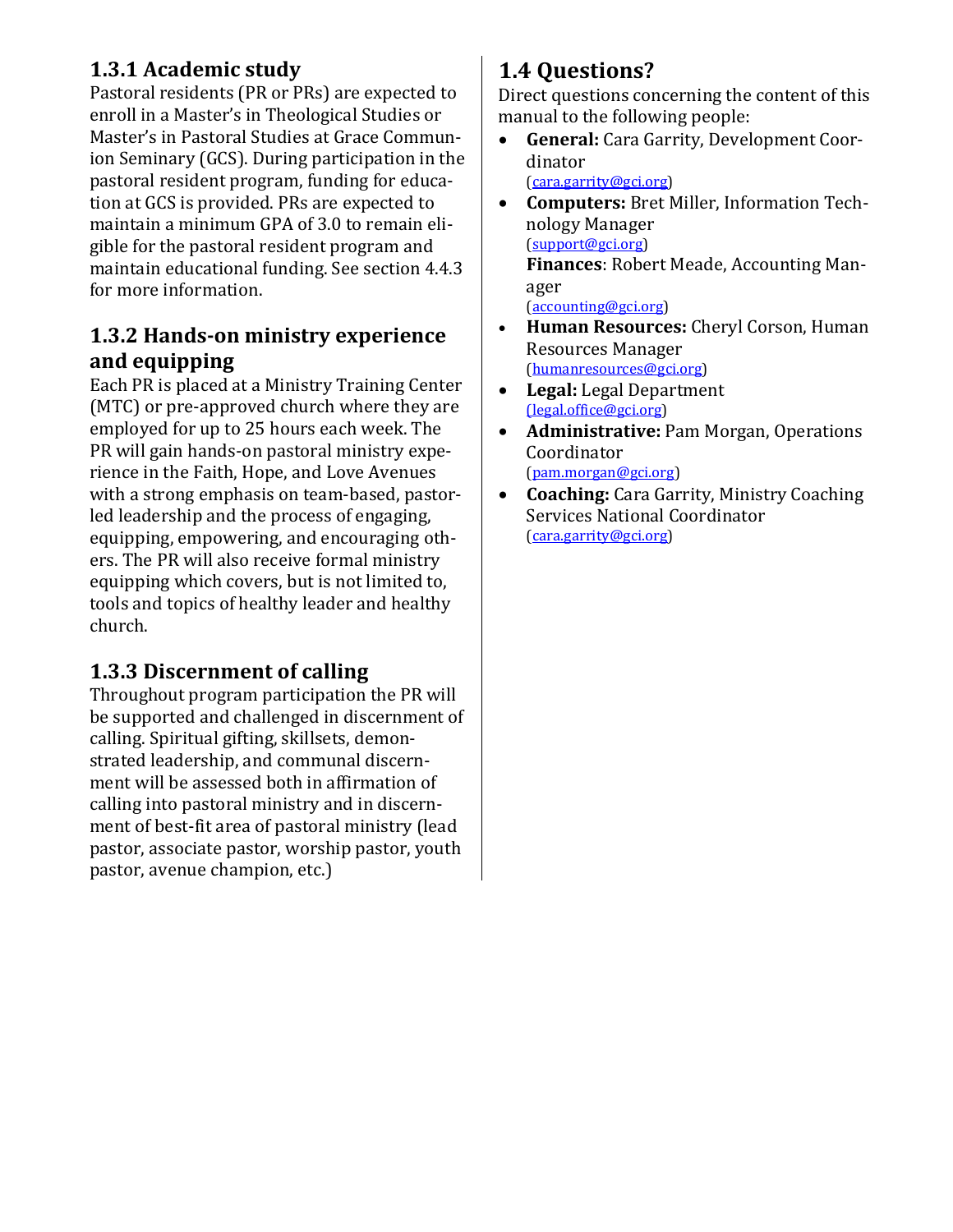# Chapter 2 **Ministry Intern Program Operations**

GCI's Ministry Intern (intern) Program gives interns opportunity to explore GCI church ministry through hands-on experience and equipping with a wrap-around support network including an MTC coordinator, pastor, mentor, and ministry coach. Throughout the 4-year program, interns are helped to grow as followers of Jesus Christ and ministers of his gospel. They are equipped and encouraged to develop as healthy leaders actively participating in a healthy church. In these and other ways noted in this chapter, interns receive what the Ministry Intern Program refers to as *high support and high challenge.*

# **2.1 Intern qualifications**

Those who are accepted into the ministry intern program must have the following minimum qualifications:<br>• 18 years old

- 18 years old
- High School diploma or equivalent
- Enrolled in full-time undergraduate education
- Understand and agree with GCI's statement of beliefs.
- Positive recommendations and successful application and interview
- Availability and willingness to devote 4 years to the internship without interruption
- Compliance to the requirements in this manual, including the Code of Ethics
- Pass a national criminal background check
- Ability and willingness to relocate to a Ministry Training Center or pre-approved local church

# **2.2 How to become an intern**

Applications are required for those wishing to become interns. After review of the completed application, the MTC Coordinator will contact applicant to schedule a one-hour interview by video conference. The MTC Coordinator will lead this interview, which will include the development coordinator, lead pastor, and regional director.

Applicants who are provisionally accepted into the ministry intern program will be asked to submit a job application, including references, and the denomination will conduct a criminal background check. If the application and background check are approved, the applicant may be accepted into the ministry intern program, typically beginning in August.

# **2.3 High challenge for interns**

Each intern is given high support and high challenge from a team that works on the intern's behalf.

#### **2.3.1 Prioritize relationships**

Fundamental to the ministry intern program is participation in the love and life of our tripersonal God through the development of the following redemptive relationships:

- **With the triune God.** Interns are challenged to be devoted to personal and corporate worship, prayer, and the study of Scripture.
- **With leaders.** Interns are challenged to be actively accountable to their MTC coordinator, lead pastor, coach, mentor, development coordinator, and regional director.
- **With the sponsoring congregation.** Interns are challenged to develop deep relationships through ongoing fellowship with members of the sponsoring congregation. Interns are strongly encouraged to participate in a small group within the sponsoring congregation during the first year of their internship.
- **With self.** Interns are challenged to grow in self-awareness, depth of character,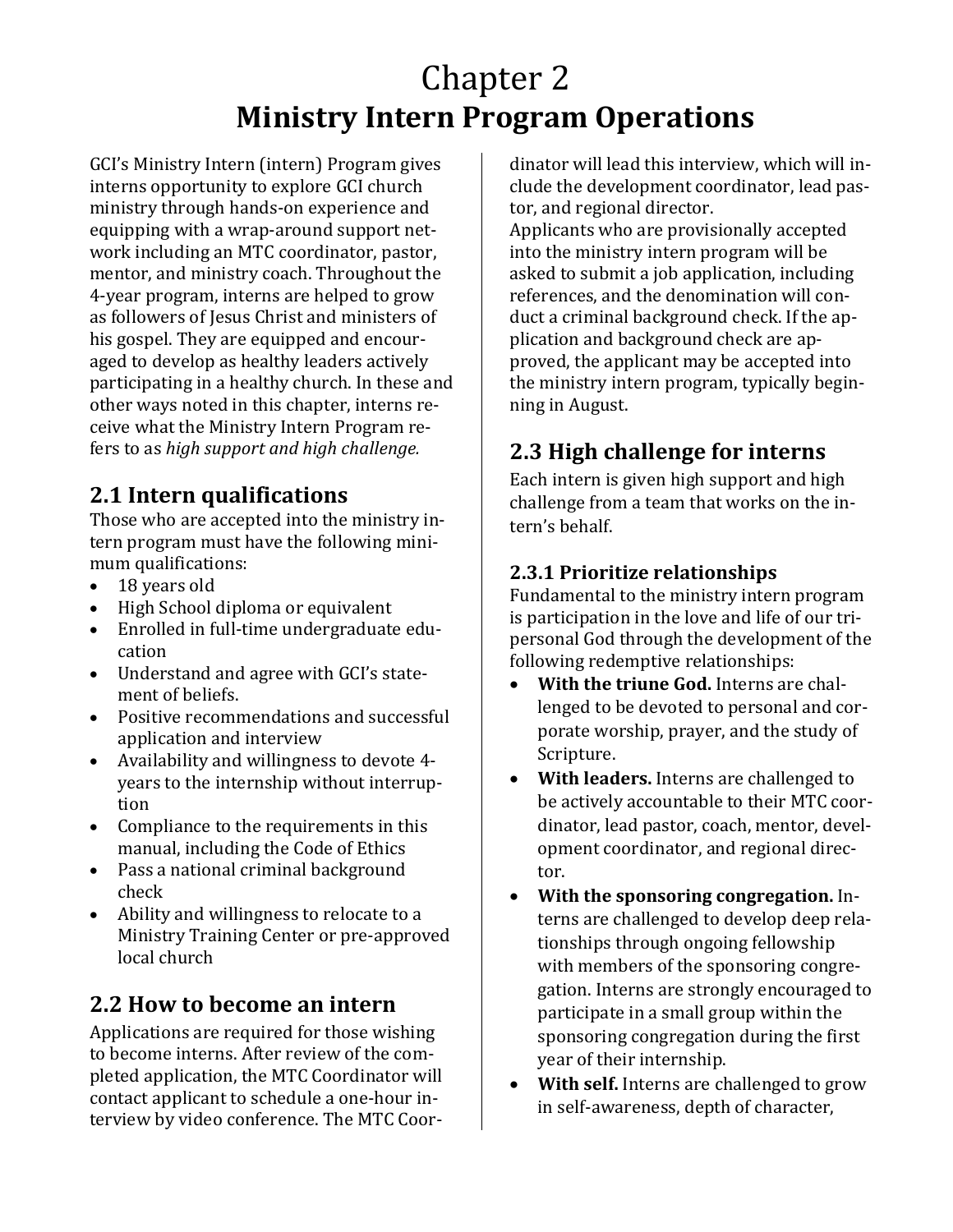practice of self-care, maturity, and Christlike leadership.

#### **2.3.2 Serve the sponsoring congregation**

Each intern is expected to work 8 hours per week in one or more of the ministries of the sponsoring congregation. This helps the congregation while giving the intern opportunity to explore various aspects of healthy church ministry. The intern is expected to be active in the life of the congregation apart from formal program responsibilities, including regular attendance at worship.

#### **2.3.3 Pursue academic studies**

Interns assume full responsibility for their undergraduate studies and are encouraged to maintain excellence in their academic standing at their enrolled institution.

#### **2.3.4 Attend events and meetings**

Interns are required to attend the following:

- **GCI conferences:** 1) Annual intern and PR gathering. 2) At the discretion of the MTC Coordinator the intern may attend the Regional Celebrations, and 3) other appropriate gathering/training opportunities.
- **Intern meetings**: regularly scheduled group meetings, training sessions, and one-on-one check-ins. Interns are also responsible for attending regular meetings with their ministry coach and ministry mentor.

#### **2.3.5 Ministry competencies & MAP**

Interns are expected to maintain attention to their personalized Ministry Action Plan (explained in 2.4.2.2) and commitment to growth in program areas of identified ministry competencies.

#### **2.3.6 Raise funds**

Interns must commit to fundraising 50% of their annual salary as well as a \$500 annual honorarium for their ministry coach to contribute to the sustainability of the Program.

See Chapter 3 for more information about fundraising.

## **2.4 High support for ministry interns**

#### **2.4.1 Sponsoring congregation and MTC**

The intern will be embedded and supported by a sponsoring congregation and MTC where they will be enfolded in the life and ministry of the congregation and paid to work 8 hours each week. Work assignments are at the discretion of the MTC coordinator in consultation with the lead pastor, development coordinator, and regional director. In all cases, the scope of that work will include participation in the Faith, Hope, and Love Avenues within the church

Fundamental to the intern's development is the "hands-on" experience they will be given within the Faith, Hope, and Love Avenues (see Chapter 6). This ministry experience is accompanied by and contributes to the deepening of the intern's roots in our Lord and the fellowship of the Triune God.

Guidelines for congregations serving as a sponsoring congregation:

- 1) They are committed to renewal and have received, or are willing to receive, GCI's multi-faceted healthy church equipping.
- 2) They are excited about ministering to the new intern, folding them into the life of the body, prayerfully supporting and nurturing them.
- 3) They understand that the internship lasts for 4 years, typically beginning in August.
- 4) They are committed to supporting the intern's ministry participation.
- 5) Knowing that a big part of the intern program is helping interns discern their potential calling within GCI, they understand that steering the intern towards a pre-determined course (such as becoming the congregation's next lead pastor) could be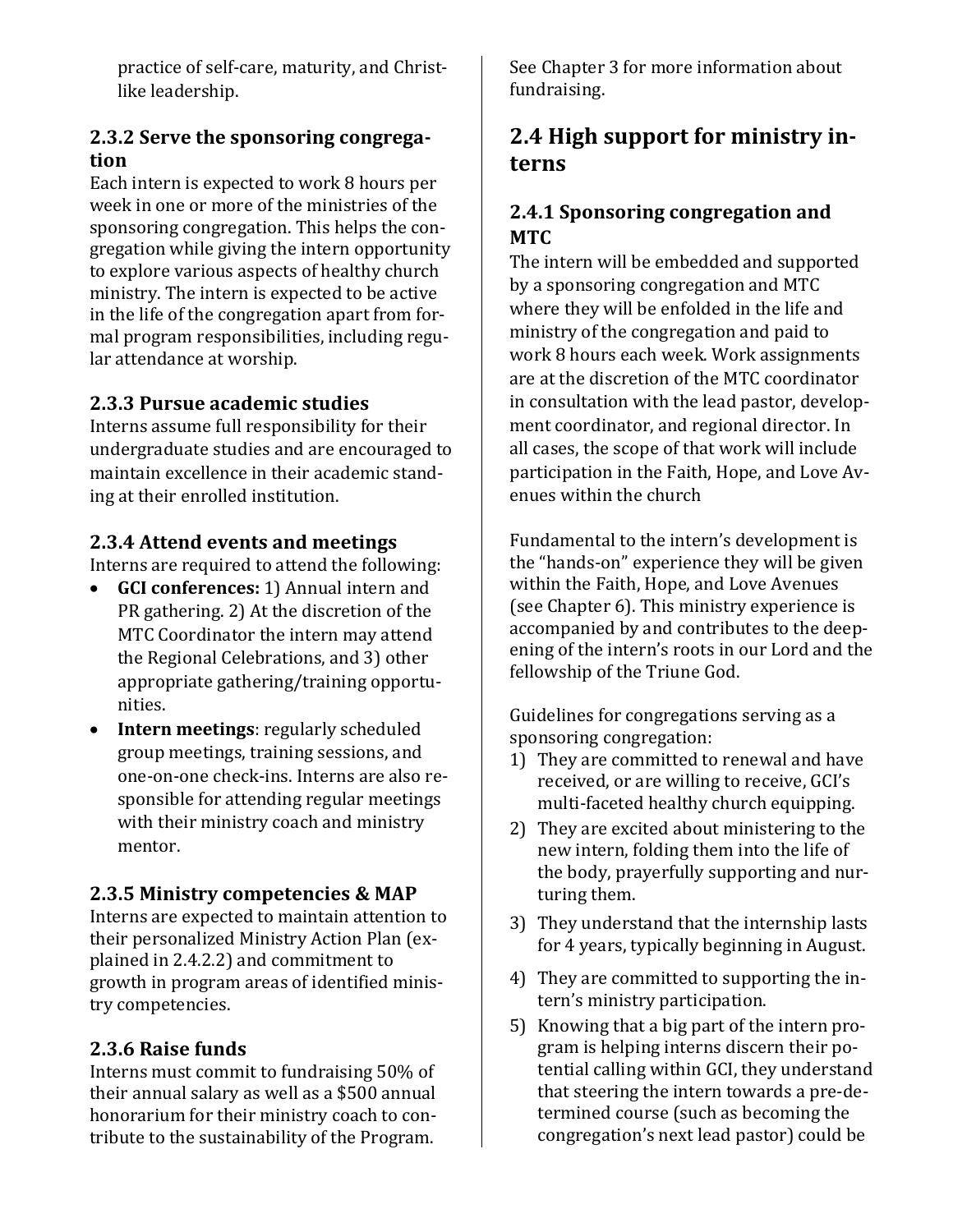detrimental to the intern's development and restrictive of where God may be calling them in their next season of ministry.

6) They understand that the ministry intern program seeks to engage interns in all three ministry avenues.

#### **2.4.2 MTC Coordinator**

The MTC coordinator of the sponsoring congregation serves as the intern's *supervisor*. Following are some supervisory responsibilities:

#### **1) Meet regularly with the intern**

The MTC coordinator meets with the intern weekly for the duration of the internship to:

- Coordinate the intern's program experience and participation (i.e. Connect with avenue champions during each season of ministry experience, schedule ministry training, fundraising efforts, monitor ministry coach and mentor consistency).
- Monitor the intern's progress in accordance with their *Ministry Action Plan* (MAP) and program competencies.
- Monitor the intern's fundraising.

#### **2) Help the intern prepare their MAP**

Each intern will be guided during their internship by a *Ministry Action Plan* (MAP) that has been prepared under the direction of the MTC coordinator 1)The lead pastor and avenue champions will provide consultation to the MTC coordinator on matters of MAP compatibility with church calendar and rhythms of ministry, 2) The development coordinator will provide consultation to the MTC coordinator regarding MAP alignment with program goals, and 3) The regional director will provide consultation to the MTC coordinator as needed. The MAP will account for the requirements and expectations set out in this manual along with the needs and expectations specific to the sponsoring congregation and the local community where the intern will minister. MAPs will be written on an annual basis, in the last quarter of the year. In doing so, the MAP will have these components:

- **Plans for meeting the intern's fundraising requirements** (include a detailed timeline).
- **Plans for the intern's participation in Hope, Faith, and Love Avenues.** The MAP will outline participation in varied hands-on ministry experience and equipping.
- **Plans for progress towards learning competencies.** The MAP will outline experiences, activities, and training that will develop the intern towards program learning competencies.
- **Alignment with job description.** The MAP should align with the boundaries of the intern job description and program goals.
- **Detailed weekly and annual schedules.** The MAP will include detailed schedules which will be used by the MTC coordinator in assisting the intern with time management.

#### **3) Help the intern grow**

Help the intern grow in Christ's character and competency.

- In their Timothy-like protégé role, each intern needs a Paul. The MTC coordinator fills this role along with the intern's coach and mentor. Note that each intern should be helped to find their own Timothy to pass along what they learn.
- The intern will need congregational support through prayer and encouragement. They also will need a team to share ministry with. It is important for the intern to stay connected with other interns in the program. Do not allow them to become isolated.

#### **4) Review the intern's progress**

The MTC coordinator will manage assessment of intern progress using the following methods, done in alignment with the intern program learning objectives.<br>• Annual progress review

• **Annual progress review.** Annual progress reviews will be facilitated by the MTC coordinator with participation by intern, development coordinator, lead pastor, and regional director.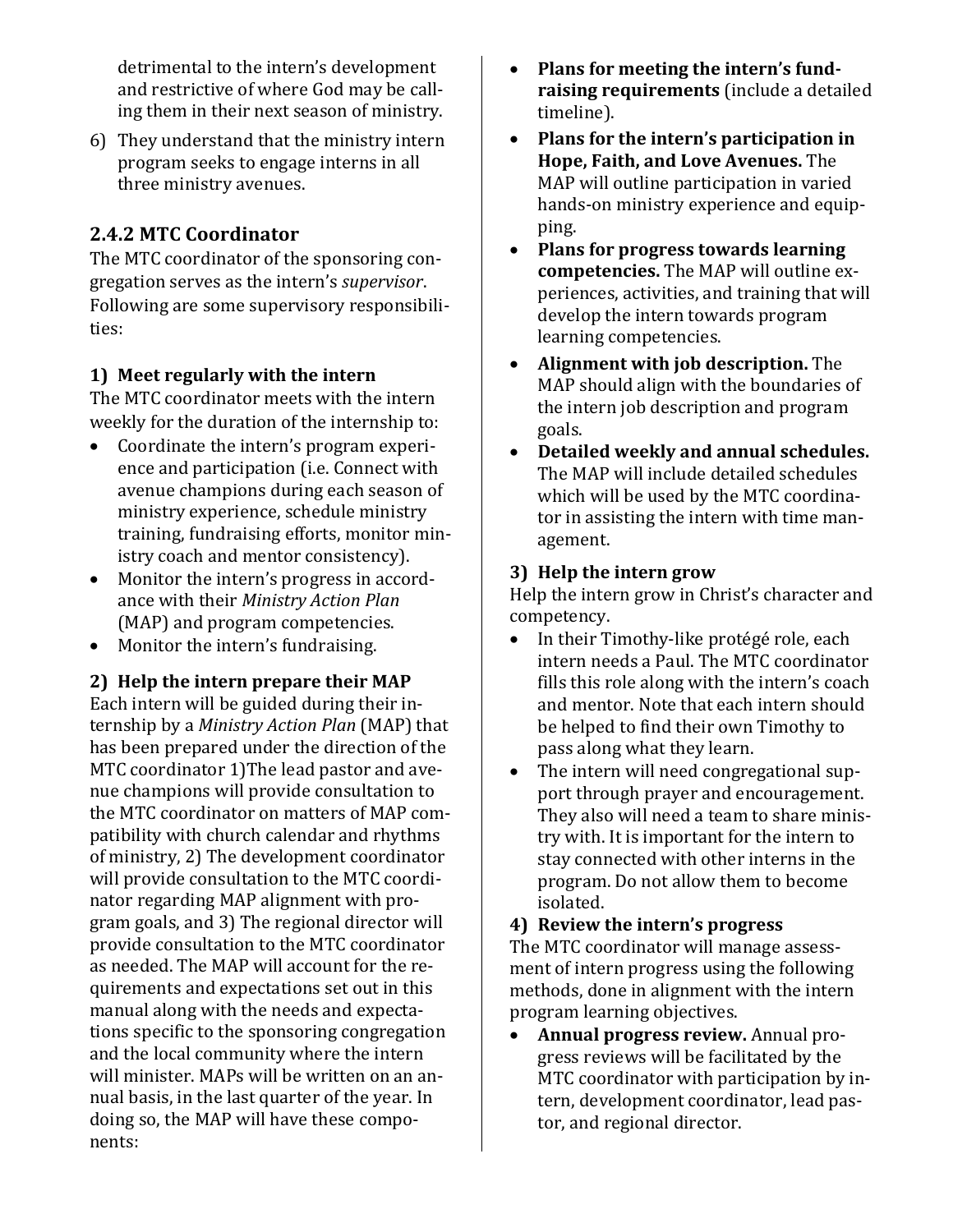- **Evaluation of formal ministry trainings.** Facilitators of formal training (MTC classes, trainings, workshops, etc.) may administer evaluations which assess progress on learning objectives addressed by equipping. Evaluations of formal trainings may provide insight into both intern progress and efficacy of equipping.
- **Written self-evaluation review.** MTC coordinator may ask interns to complete written self-evaluations, no less than annually and no more than quarterly, for submittal to the MTC coordinator, lead pastor, development coordinator, and regional director. Self-evaluations may be submitted to the ministry mentor and ministry coach at the discretion of the intern.
- **Written supervisor progress review.**  MTC coordinator will complete written intern evaluations, no less than annually and no more than quarterly, for submittal to the intern, lead pastor, development coordinator, and regional director. Supervisor evaluations may be submitted to the ministry mentor and ministry coach at the discretion of the intern.
- **Program mid-point progress evaluation.** Annual progress review that falls mid-way through the intern's program will serve as a progress evaluation. This evaluation will be used to mutually evaluate whether the internship program continues to be an appropriate placement for the intern.
- **Exit interview.** The MTC coordinator will facilitate an exit interview at program completion. The development coordinator, lead pastor, and regional director will participate in the exit interview.

#### **2.4.3 Lead Pastor**

The lead pastor of the sponsoring church commits to pastoral support of the intern and leading the sponsoring church in supporting the intern according to the expectations below.

Guidelines for the lead pastor of a sponsoring church:

- Lead the sponsoring church in welcoming, integrating, and supporting interns
- Participation in intern application interview, annual reviews, and exit interview
- Consistent communication and collaboration with MTC coordinator
- Lead avenue champions in multiplication of leaders through the process of engaging, equipping, empowering, and encouraging. Lead and support avenue champions as they collaborate with MTC coordinator to plug interns into hands-on ministry experience in the avenue.

#### **2.4.4 Regional Director.**

The applicable regional director participates in the intern's interview, annual review, and exit interview as well as provides regional support for implementation of the ministry internship program.

#### **2.4.5 Coach**

Each intern is assigned a ministry coach who meets with the intern for one hour monthly (typically by video conference). The coach's role is to draw out from the intern what the Holy Spirit is prompting them to do to capitalize from the Program. The first coaching conversation at the beginning of the program will include the coach, the intern, the MTC coordinator, and coaching program coordinator. This conversation will help ensure that all participants are on the same page.

#### **2.4.6 Mentor**

Each intern will have a ministry mentor within the sponsoring church. The MTC coordinator will facilitate the start of the mentoring relationship.

#### **2.4.7 Other Wrap-Around Support Network Members**

See appendix A for an overview of program participants and the support provided.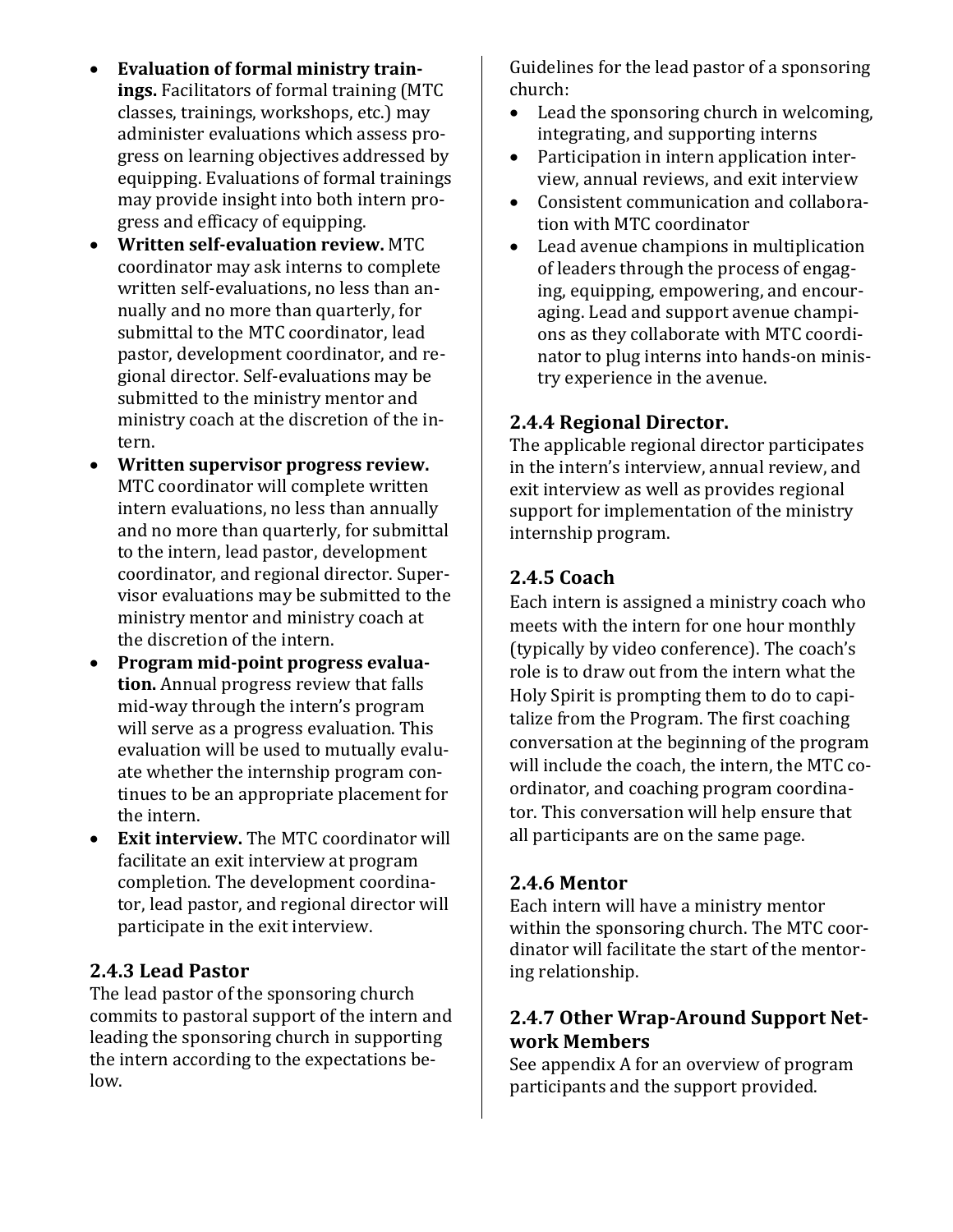# Chapter 3 **Ministry Intern Program Finances**

# **3.1 GCI's contribution**

Subject to the parameters set forth in the Disclaimer at the beginning of this manual, GCI provides substantial financial support to the ministry intern program by covering the salary and expenses of the development coordinator and other employed support personnel.

Ministerial Training Centers (MTCs) or sponsoring congregations may receive a contribution from the GCNext fund in the amount of \$1,800 per year per intern to offset training costs. This financial support structure is reviewed periodically and is subject to change. The MTC or sponsoring congregation is encouraged to maintain adequate financial reserves to cover all costs outlined in section 3.3 should the availability of GCNext funds change.

# **3.2 Ministry Training Center contribution**

The MTC incurs the following costs annually:

- 50% of intern salary estimated at \$2,200 per intern
- Required intern travel costs estimated at \$1,200 per intern
- Discretionary intern travel costs estimated at \$600 per intern (to cover additional trainings, travel, etc. at the discretion of the MTC coordinator)
- Salary and expenses of MTC coordinator
- Expenses of on-site trainings (MTC classes, workshops, etc.)
- Annual intern/PR gathering will be cost-shared between MTCs and development: host MTC covers the cost of food for all attendees, traveling MTCs cover the cost of travel for attendees from their MTC, development covers cost of lodging.

# **3.3 Ministry intern's contribution**

Each intern will be accountable for the financial responsibilities outlined in this section.

#### **3.3.1 Ministry intern's income and expenses**

During the duration of the Program, the intern will work 8 hours per week for the sponsoring congregation (with limited exceptions that must be approved in advance by the MTC coordinator). For this work, they will be paid a minimum of \$10 an hour or according to the applicable minimum wage in their area, whichever is higher.

**Note**: As part of their employment obligations, interns must enter their hours daily and sign a bi-weekly timecard no later than 4:00 pm (PST) the Sunday prior to payday. The total hours for the week may not exceed 8 hours (except when approved in advance by the MTC coordinator). If the intern does not work 8 hours each week, only the hours worked are to be recorded.

The intern is required to attend various conferences and meetings during the internship as determined by the MTC coordinator. The intern will pay the related costs for these gatherings (for example: registration, lodging, travel, food), and then will be reimbursed by the MTC. The intern must request reimbursement within 30 days of expenditure providing receipts to substantiate such requests.

#### **3.3.2 Ministry intern's fundraising**

Each intern is expected to raise \$2,700 annually during program participation. This money is received, deposited, receipted, and appropriately budgeted by the sponsoring congregation (see Section 3.4).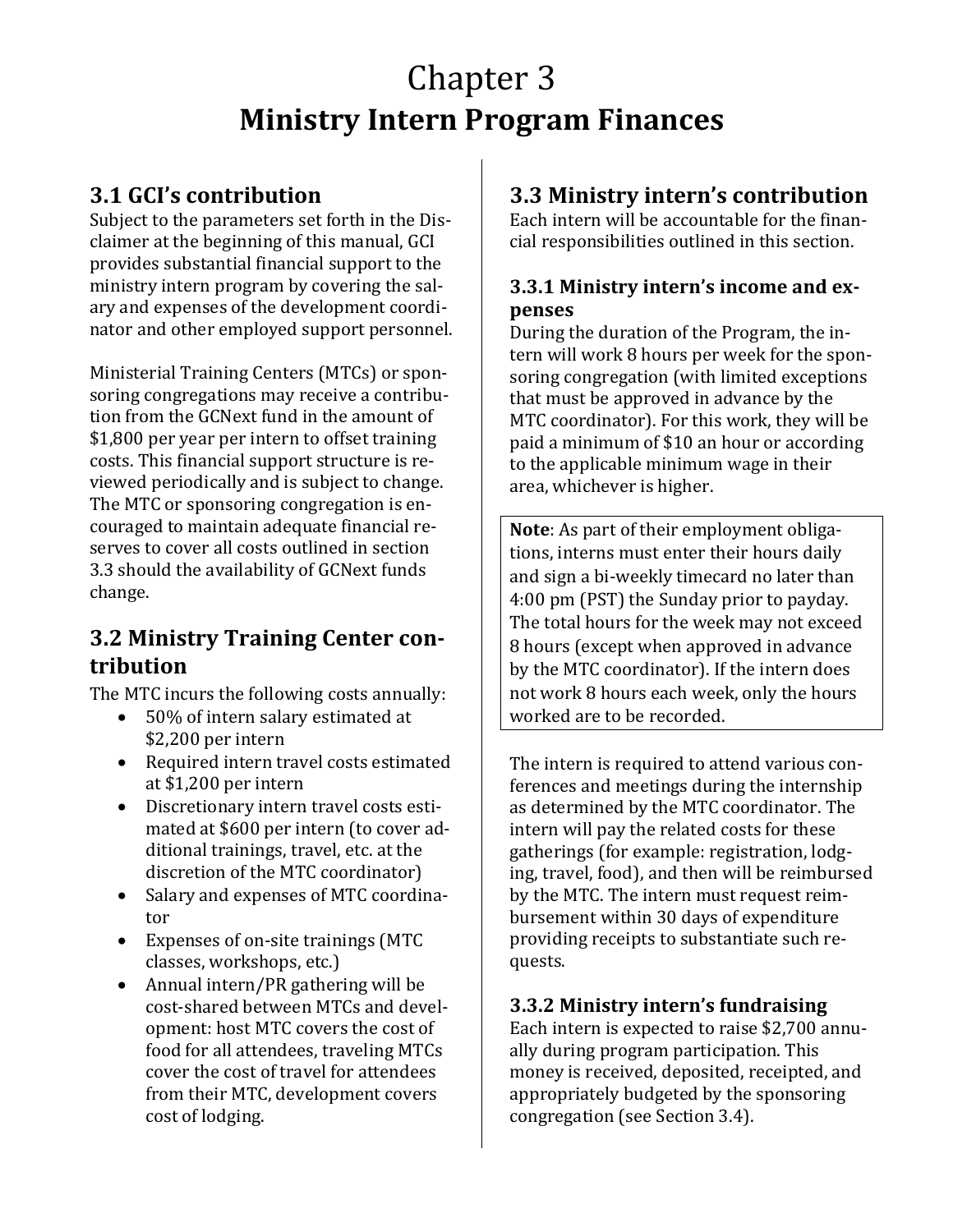Because most interns are unfamiliar with fundraising, part of the support they receive will involve training in fundraising principles and practices—showing them how to develop potential donors, how to handle the funds received, and how to take care of other details vital to successful fundraising. In advance of that training, here are some points to consider:

- Rather than a mere task to accomplish, fundraising should be viewed as *a ministry of generosity* by which the fundraiser gives donors the opportunity to exercise generosity to help fund an important aspect of the work Jesus is doing in and through a particular ministry (the internship in this case).
- Family, friends, and personal contacts will typically be a primary source for the intern's funding, though interns will need to develop relationships with other people who are able and willing to become active donors. Only after those sources of donations are gleaned should an intern seek assistance from other GCI churches and only with approval from the regional director.
- Successful fundraising requires good planning, careful organization, and consistent (and persistent) follow-through.

#### **3.3.3 Fundraising accountability**

Fundraising is a key responsibility of the ministry intern program.

To demonstrate commitment to fundraising and to assess fundraising skillset, upon acceptance to the program and prior to start date, the intern will be asked to fundraise 10% of their annual fundraising goal, an amount of \$270.

- High support and high challenge will be brought to the intern's fundraising efforts. If the intern fails to meet program fundraising expectations, the following measures will be taken.
- **Notice of fundraising shortfall.** If an intern falls behind in fundraising for three months, the MTC coordinator will meet

with the intern to review fundraising responsibilities, develop a new fundraising plan, and remind them of the potential consequences if fundraising goals are not met. Notice of fundraising shortfall will be put into writing and development coordinator will be copied.

- **Program termination.** If an intern fails to take appropriate corrective measures in the quarter following notification of fundraising shortfall, termination from the program will be considered. The MTC coordinator will consult with the lead pastor, regional director, development coordinator, and human resources before informing the intern of the termination. See section 9.3 for more information on termination.
- **First-Year Probation.** When determined appropriate by the MTC coordinator, a first-year intern who remains behind in fundraising in the quarter following notice of fundraising shortfall may be afforded a 3-month probation before program termination is considered. The MTC coordinator will consult the lead pastor, development coordinator, regional director, and human resources before providing written notice of probation to the intern. See section 9.4 for more information on probation.

# **3.4 How to process funds raised**

For the benefit of interns and MTC sponsoring congregations, below are instructions for receiving, depositing, receipting, and disbursing funds raised by the intern (or by others).<br>• No funds should be given directly to the

- No funds should be given directly to the intern. When the intern solicits donations, the check should be made out to the sponsoring congregation with a note attached informing the congregation it is for the ministry intern program and which intern solicited the donation. The check should be sent to the sponsoring congregation, *not* the intern. The intern is never handling donations.
- The home office via  $\frac{\text{support@gci.org}}{\text{weight@gci.org}}$ send an email to the intern with a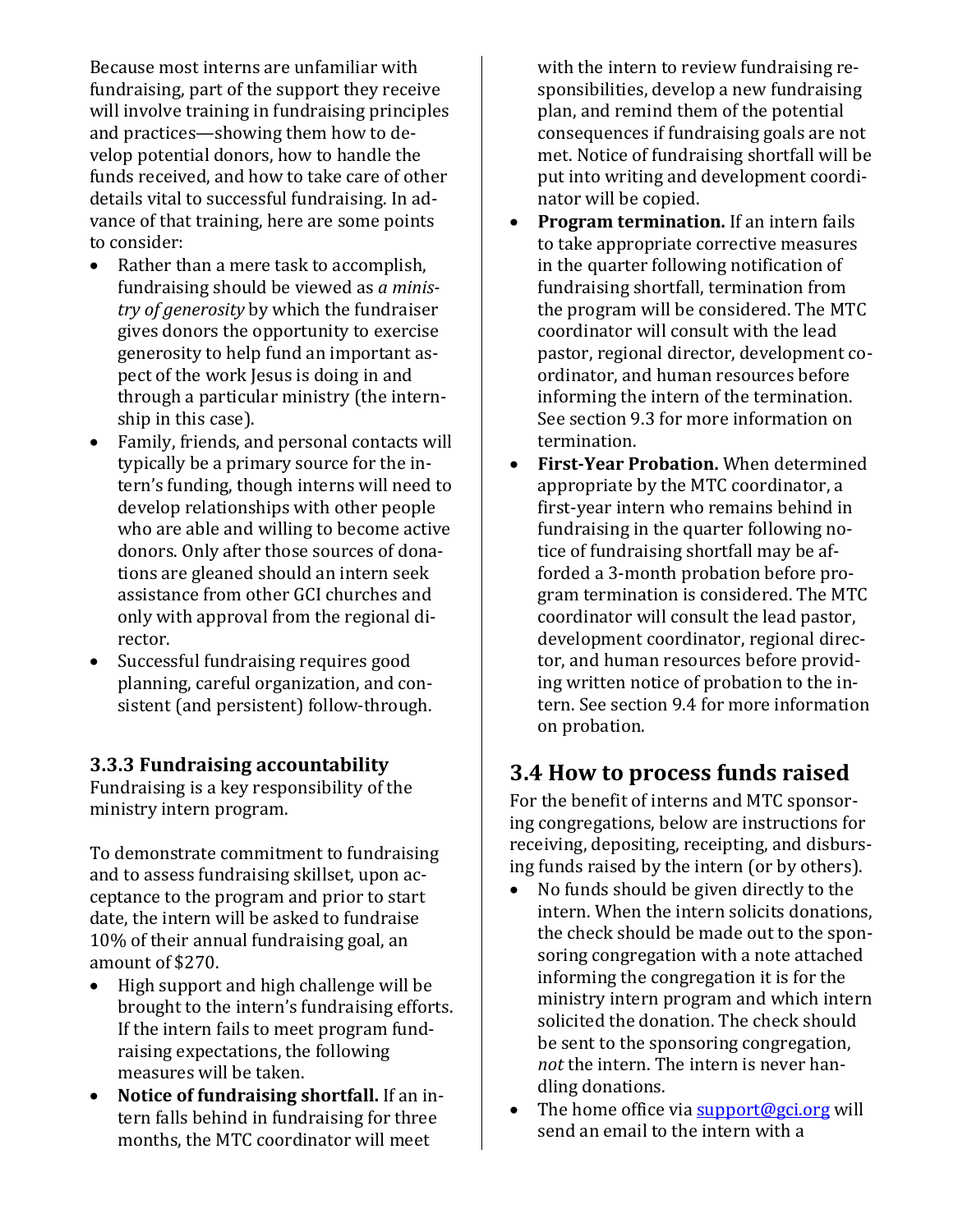monthly summary of donations. The intern will be informed how much has been given and the names of the donors. This will allow the intern to send thank you notes and ministry updates to the donors who are supporting their internship.

- The sponsoring congregation will account for all such donations as *designated* donation for the ministry intern program. (see the GCI *Financial Management Manual* for related policies and procedures).
- Donations are designated for the ministry intern program, including any funds raised above and beyond the intern's required fundraising goal.
- The sponsoring congregation will receipt all donors (see the *Financial Management Manual*). In that way, donations are potentially tax deductible for the donor.
- When sponsoring congregations (or fundraising networks) receive funds from other congregations earmarked for the support of the ministry intern program, those funds must be handled as designated offerings for the ministry intern program and accounted for, receipted, and dispersed accordingly.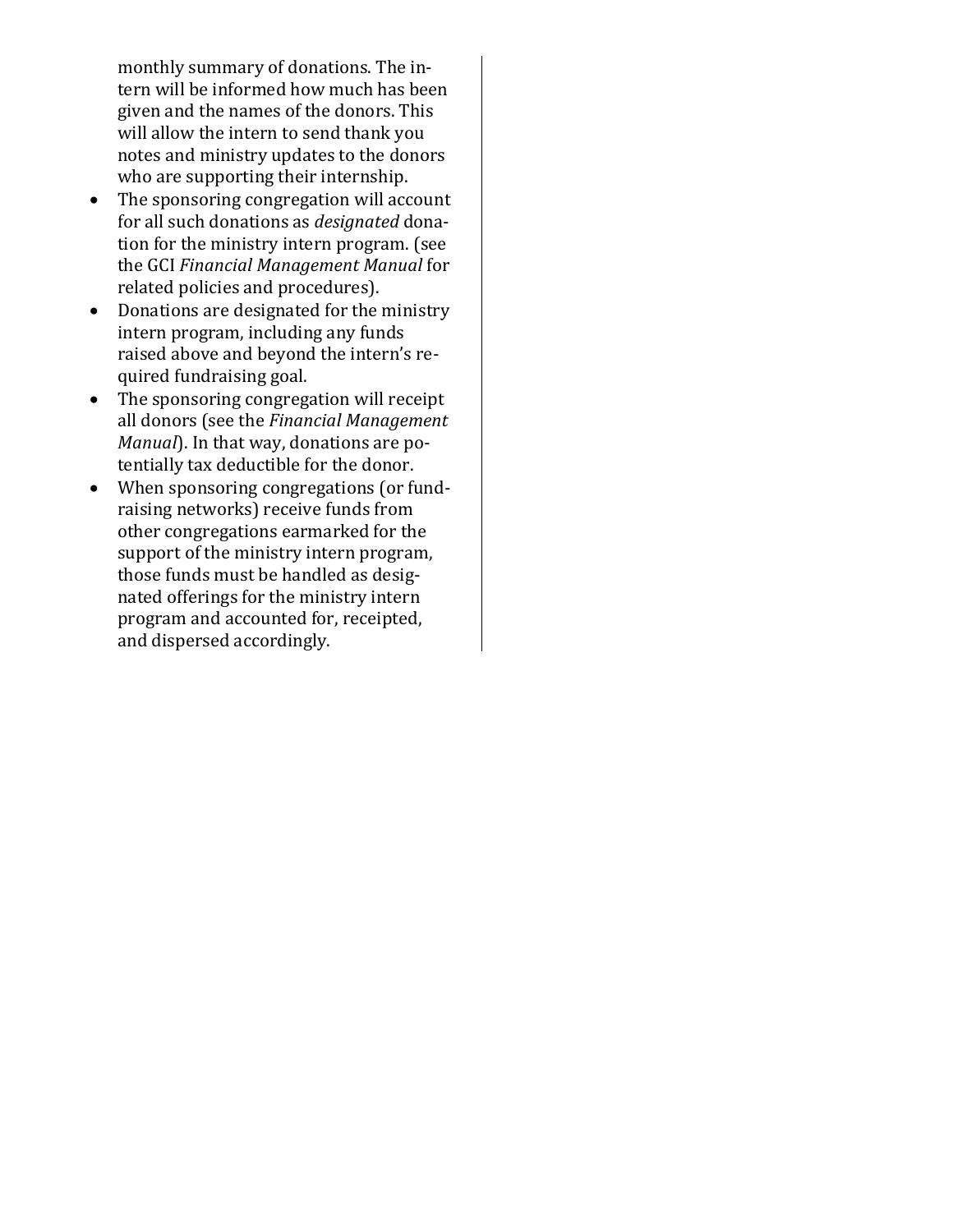# Chapter 4 **Pastoral Resident Program Operations**

GCI's Pastoral Resident (PR) Program is a 2.5-year, hands-on pastoral ministry apprenticeship for those who have discerned a calling to pastoral ministry and have demonstrated potential for this vocation. This program is available to graduates of the GCI Ministry Intern Program and those who have substantial church ministry experience comparable to the intern program.

#### **4.1 Pastoral Resident qualifications**

Acceptance into the Pastoral Resident (PR) Program requires the following minimum qualifications:<br>• 18 years ol

- 18 years old
- Bachelor's degree
- Discernment of calling and demonstrated potential for pastoral ministry
- Understand and agree with GCI's statement of beliefs and Trinitarian theology
- Have positive recommendations and successful application and interview
- Availability and willingness to devote 2.5 years to the pastoral residency without interruption, including enrollment in Grace Communion Seminary
- Compliance with the requirements in this manual, including the code of ethics
- Pass a national criminal background check
- Ability and willingness to relocate to a Ministry Training Center or pre-approved local church if not already local

## **4.2 How to become a pastoral resident**

Applications are required for those wishing to become a PR. After reviewing the completed application, the MTC coordinator will contact the applicant to schedule a two-hour interview with the applicant by video conference. The MTC coordinator will lead this interview, which will also include the development coordinator, lead pastor, and regional director.

Applicants who are provisionally accepted into the pastoral resident program will be asked to submit a job application and agree to a criminal background check. If the applicant is a good fit and no problems surface in the application and background check, the applicant may then be accepted into the PR Program.

# **4.3 High challenge for pastoral residents**

Each PR is given high support and high challenge from a team that works on the PR's behalf.

#### **4.3.1 Prioritize relationships**

Fundamental to the PR program is participation in the love and life of our tri-personal God through the development of the following redemptive relationships:<br>• With the triune God. PRs

- **With the triune God.** PRs are challenged to be devoted to corporate worship, prayer, and the study of Scripture.
- **With leaders.** PRs are challenged to be actively accountable to their MTC coordinator, lead pastor, coach, mentor, development coordinator, and regional director.
- **With the sponsoring congregation.** PRs are challenged to develop deep relationships through ongoing fellowship with members of the sponsoring congregation. PRs are strongly encouraged to participate in a small group within the sponsoring congregation during the first year of their pastoral residency.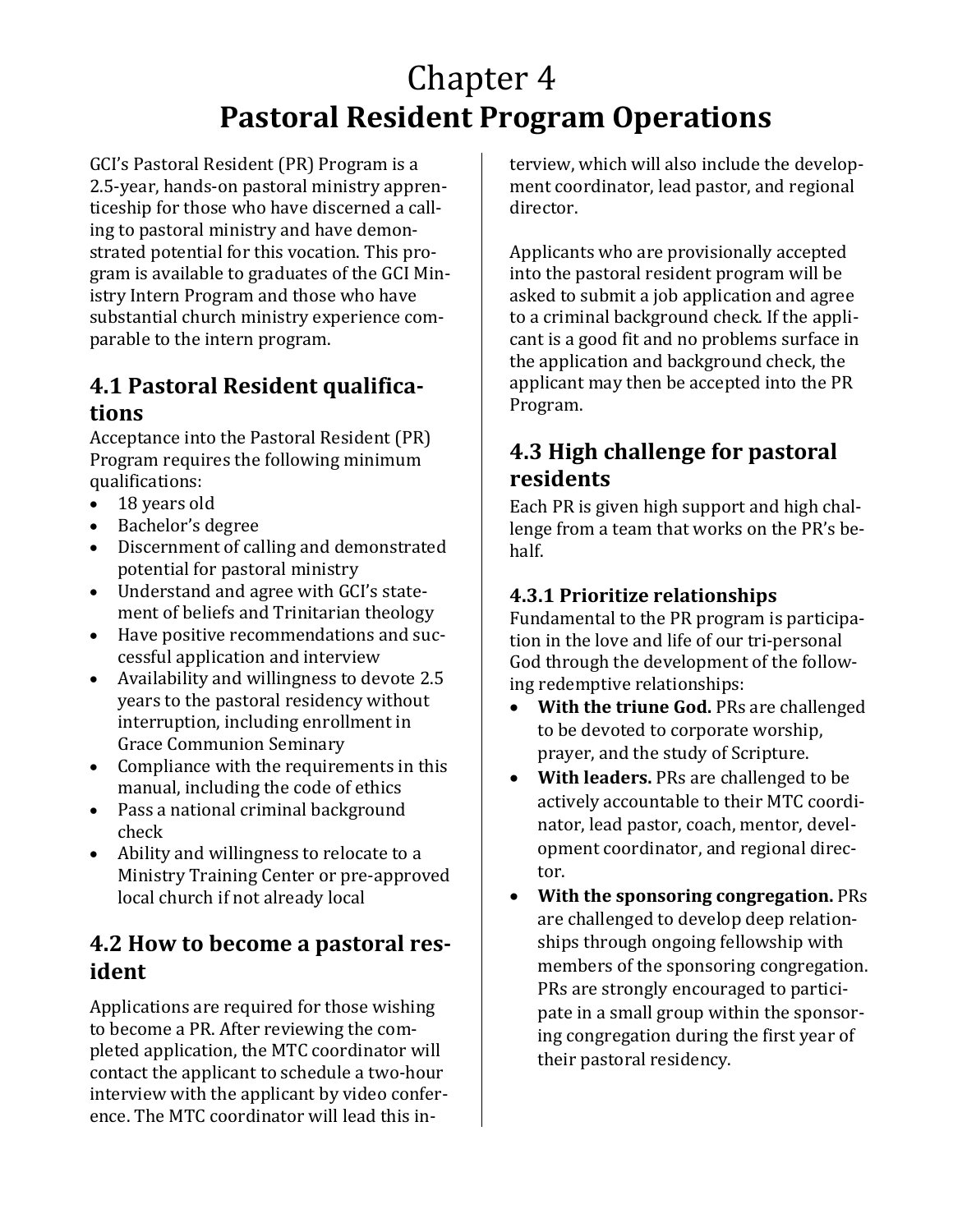• **With self.** PRs are challenged to grow in self-awareness, depth of character, practice of self-care, maturity, and Christ-like leadership.

#### **4.3.2 Serve the sponsoring congregation**

Each PR is expected to work 25 hours a week in one or more of the ministries of the sponsoring congregation. This helps the congregation while giving the PR opportunity to explore various aspects of healthy church ministry. The PR is expected to be active in the life of the congregation, apart from formal program responsibilities, including regular attendance at worship.

#### **4.3.3 Pursue academic studies**

PRs are expected to participate in graduate level studies at Grace Communion Seminary (GCS). Participants are responsible for fulfillment of program academic requirements and maintaining good academic standing.

#### **GPA Requirement**

- PRs are expected to maintain a GPA of 3.0 or above to remain an eligible participant in the PR program
- If a PR's overall GPA drops below 3.0, the MTC coordinator will provide written notice to the PR of academic probation
	- o Academic probation remains in effect until an overall GPA of 3.0 is achieved
	- o During academic probation, the PR must work with the MTC coordinator and GCS staff to attain semester GPAs of 3.0 or higher until an overall GPA of 3.0 or higher is achieved
	- o At the completion of each semester on academic probation the PR will either:
		- Attain a semester GPA of 3.0 or higher and continue on academic probation
- Attain an overall GPA of 3.0 and be removed from academic probation
- Fail to attain a semester GPA of 3.0 or higher in alignment with academic standards and be terminated from the program
- **Education Funding Assistance**
	- o Eligible PRs may apply for a GCS scholarship amounting to 50% of tuition
	- o Remaining 50% tuition funded by sponsoring church MTC
	- o Scholarship includes book costs up to \$65 per course
	- o Minimum GPA of 3.0 must be maintained for eligibility of both GCS PR scholarship and education funding from sponsoring church MTC. If GPA drops below 3.0, education costs will become responsibility of PR until GPA reaches 3.0 again
- **Degree options** PRs may enroll in a Master's in Pastoral Studies or Master's in Theological Studies at GCS.
- **Required courses:**
	- o CM508: Church Planting and Development
	- o CM504: Practice of Ministry
	- o CM510: Polity of Grace Communion International
	- o TH505: Doctrine of the Trinity

#### **4.3.4 Attend events and meetings**

**PRs are required to attend the following:**<br>• **GCI conferences:** 1) The annual inter

• **GCI conferences:** 1) The annual intern and PR gathering. 2) Regional and Denominational Celebrations, and 3) other gatherings/trainings at the discretion of the MTC coordinator.

The PR's costs (travel, lodging, food) to attend required events are reimbursed by the MTC.

• **PR meetings**: The MTC coordinator will work with PRs to establish a meeting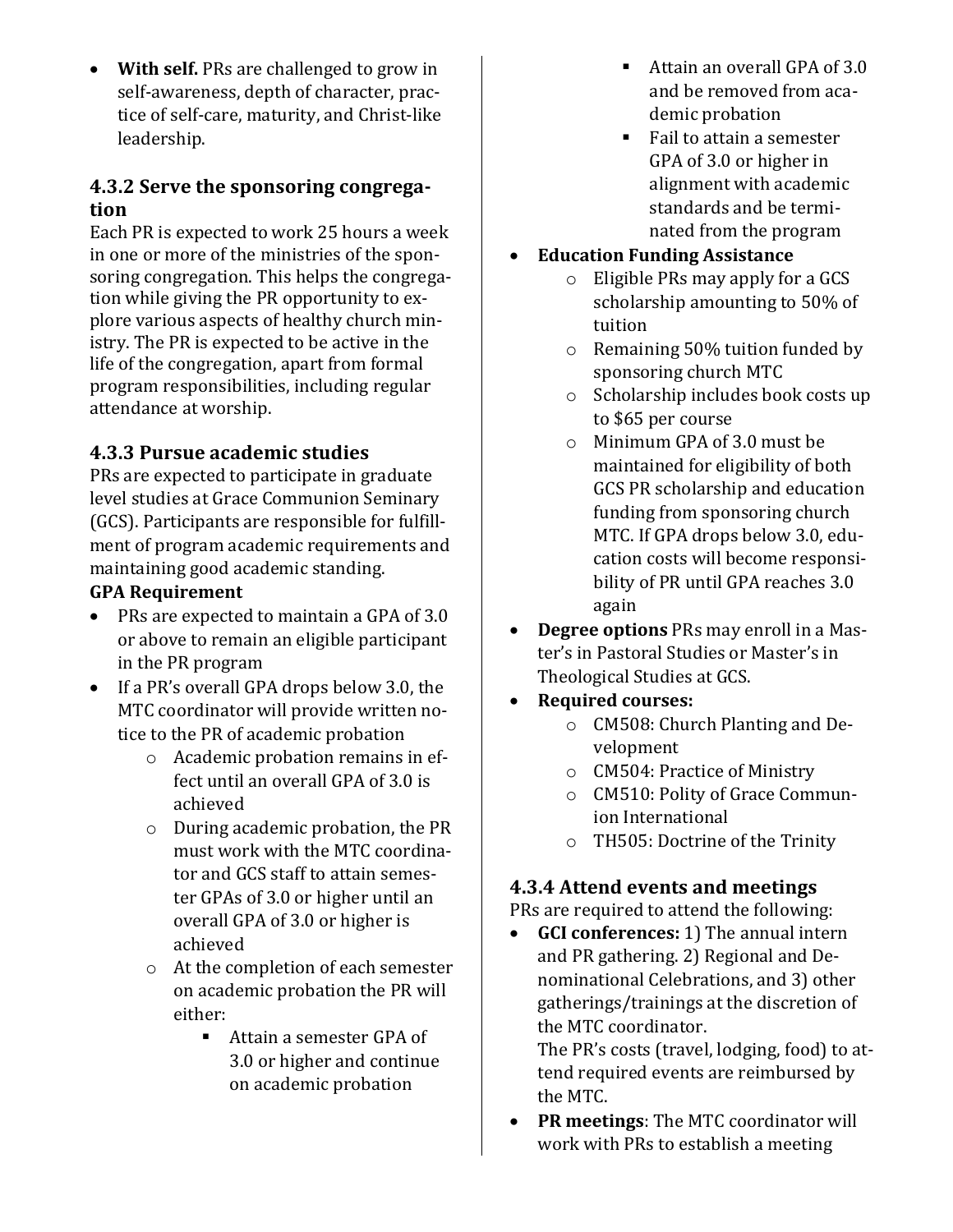schedule including PR meetings, intern and PR meetings, trainings, and one-onone check-ins. The PR is also responsible for attending consistent meetings with their ministry coach and ministry mentor.

#### **4.3.5 Ministry competencies & MAP**

PRs are expected to maintain attention to their personalized Ministry Action Plan and commitment to growth in program areas of identified ministry competencies.

#### **4.3.6 Raise funds**

PRs commit to fundraising 50% of their salary annually to contribute to the sustainability of the program. For more information about fundraising, see Chapter 5.

### **4.4 High support for PRs**

Along with high challenge comes high support in the areas noted below:

#### **4.4.1 Sponsoring congregation and MTC**

The PR will be embedded in a sponsoring congregation and MTC where they will be enfolded into the life and ministry of the congregation and paid to work 25 hours each week. What that work entails is at the discretion of the MTC coordinator in consultation with the lead pastor and development coordinator. In all cases, the scope of that work will include participation in the Faith, Hope, and Love Avenues.

The MTC coordinator and the PR will agree in advance to a consistent weekly schedule for the PR's hours of paid ministry work. The schedule then becomes a key part of the PR's *Ministry Action Plan* (MAP), a copy of which is given to the development coordinator and the PR's coach. For details see Section 4.5.2 (2).

Fundamental to the PR's development is the "hands-on" experience they will be given within the Faith, Hope, and Love Avenues. This ministry experience is accompanied by and contributes to the deepening of the PR's rootedness in our Lord, and the fellowship of the Triune God.

Guidelines for congregations serving as a sponsoring congregation:

- 1) They are committed to renewal and have received, or are willing to receive, GCI's multi-faceted healthy church equipping.
- 2) They are excited about ministering to the new PR, folding them into the life of the body, prayerfully supporting and nurturing them.
- 3) They understand that the pastoral residency lasts for 2.5 years.
- 4) They are committed to supporting the PR's ministry participation and graduate study.
- 5) Knowing that a big part of the PR Program is helping PRs discern their potential calling within GCI, they understand that steering the PR towards a pre-determined course (such as becoming the congregation's next lead pastor) could be detrimental to the PR's development and restrictive of where God may be calling them in their next season of ministry.
- 6) They understand that the PR program seeks to engage PRs in all three ministry avenues.

#### **4.4.2 MTC Coordinator**

The MTC coordinator of the sponsoring congregation serves as the PR's *supervisor*. Following are primary supervisor responsibilities:

#### **1) Meet regularly with the PR**

The MTC coordinator meets consistently with the PR for the duration of the residency to:

- Coordinate the PR's program experience and participation (i.e., Connect with avenue champions during each season of ministry experience, schedule ministry trainings, fundraising efforts, monitor ministry coach and mentor consistency)
- Monitor the PR's progress in accordance with their *Ministry Action Plan* (MAP) and program competencies
- Monitor the PR's fundraising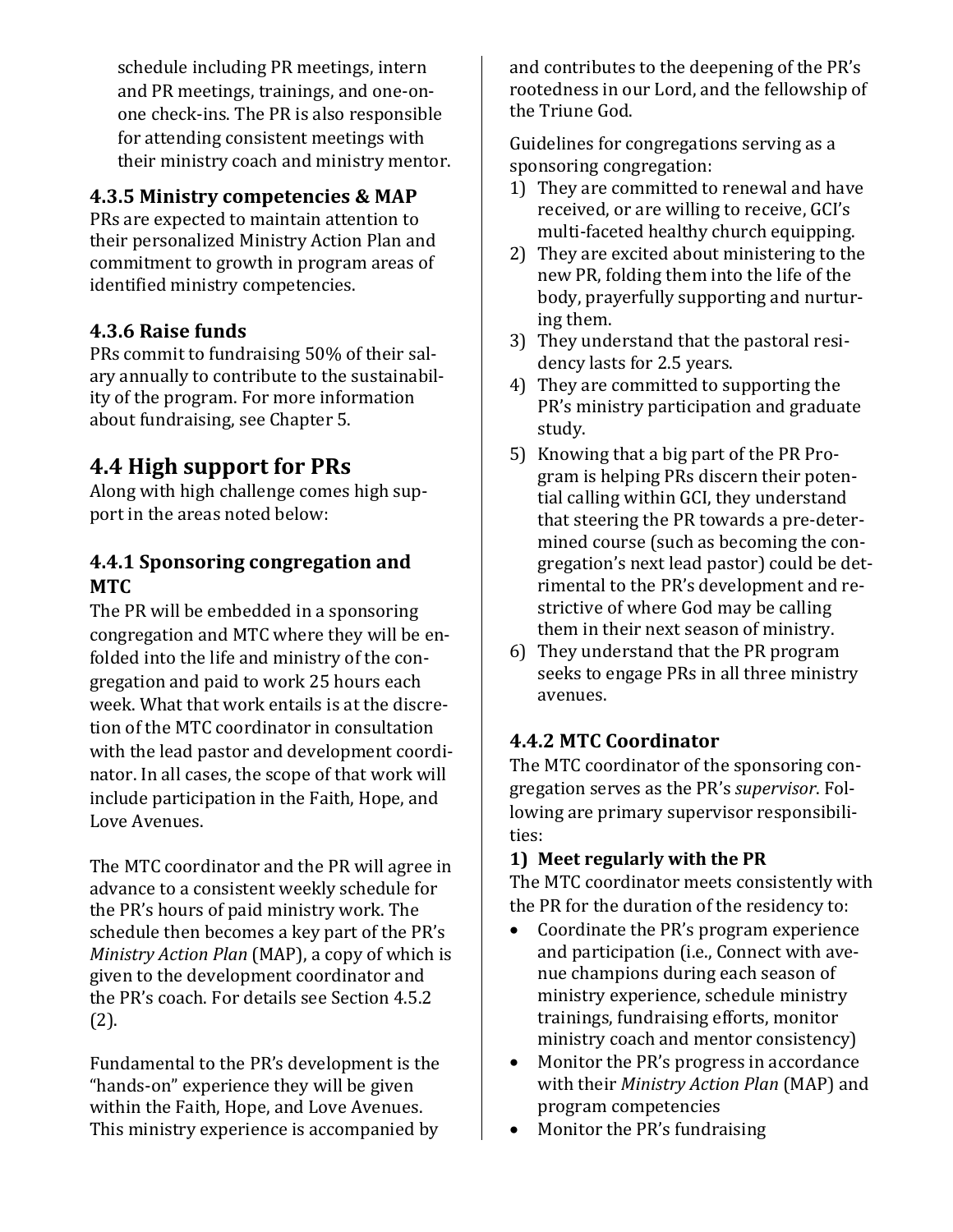#### **2) Help the PR prepare their MAP**

Each PR will be guided during their residency by a *Ministry Action Plan* (MAP) that has been prepared under the direction of the MTC coordinator. The MTC coordinator will receive consultation from the lead pastor and avenue champions on matters of MAP compatibility with church calendar and rhythms of ministry. The development coordinator will provide consultation on matters of MAP alignment with program goals, and the regional director will provide consultation as needed. The MAP will account for the requirements and expectations set out in this manual along with the needs and expectations specific to the sponsoring congregation and the local community. MAPs will be written on an annual basis, in the last quarter of the year. The MAP will have these components:

- **Plans for meeting the PR's fundraising requirements** including a detailed timeline.
- **Plans for the PR's participation in Hope, Faith, and Love Avenues.** PR's MAP will outline participation in varied hands-on ministry experience and equipping with emphasis on the process of engage, equip, empower, and encourage.
- **Plans for progress towards learning objectives.** Outline experiences, activities, and trainings that will develop PR towards program learning objectives.
- **Alignment with job description and program goals.**
- **Detailed weekly and annual schedules.**  This key component is used by the MTC coordinator in assisting the PR with time management.

**3) Help the pastoral resident grow** Another responsibility of the MTC coordinator is helping the PR grow in Christ's character and competency.

• In their Timothy-like protégé role, each PR needs a Paul. The MTC coordinator fills this role in part, along with the PR's coach and mentor. Note that each PR should be helped to find their own Timothy to pass along what they learn.

- The PR will need congregational support. They also will need a team to share ministry with. Do not allow the PR to become isolated. It is important for the PR to stay connected with other PRs in the program.
- Provide "up-front" opportunities for the PR—things like teaching, preaching, worship leading, leading programs and events, facilitating meetings, etc. Be sure to provide feedback on their performance.
- Allow the PR to build, then equip their own team.
- **4) Review the PR's progress**

Progress assessment will be done in alignment with the PR program learning objectives. The MTC coordinator will manage assessment of PR progress using the following

- methods.<br>• **Annua** • **Annual progress review.** Annual progress reviews will be facilitated by the MTC coordinator with participation by the PR, development coordinator, lead pastor, regional director, ministry coach, and ministry mentor.
- **Evaluations of formal ministry training.** Facilitators of formal trainings (MTC classes, trainings, workshops, etc.) may administer evaluations which assess progress on learning objectives addressed by equipping. Evaluations of trainings may provide insight into both PR progress and efficacy of equipping.
- **Written self-evaluation review.** MTC coordinator may ask PRs to complete written self-evaluations, no less than annually and no more than quarterly, that will be submitted to the MTC coordinator, lead pastor, development coordinator, and regional director. Self-evaluations may be submitted to the ministry mentor and ministry coach at the discretion of the PR.
- **Written supervisor progress review.** MTC coordinator will complete written PR evaluations, no less than annually and no more than quarterly, that will be submitted to the PR, lead pastor, development coordinator, and regional director.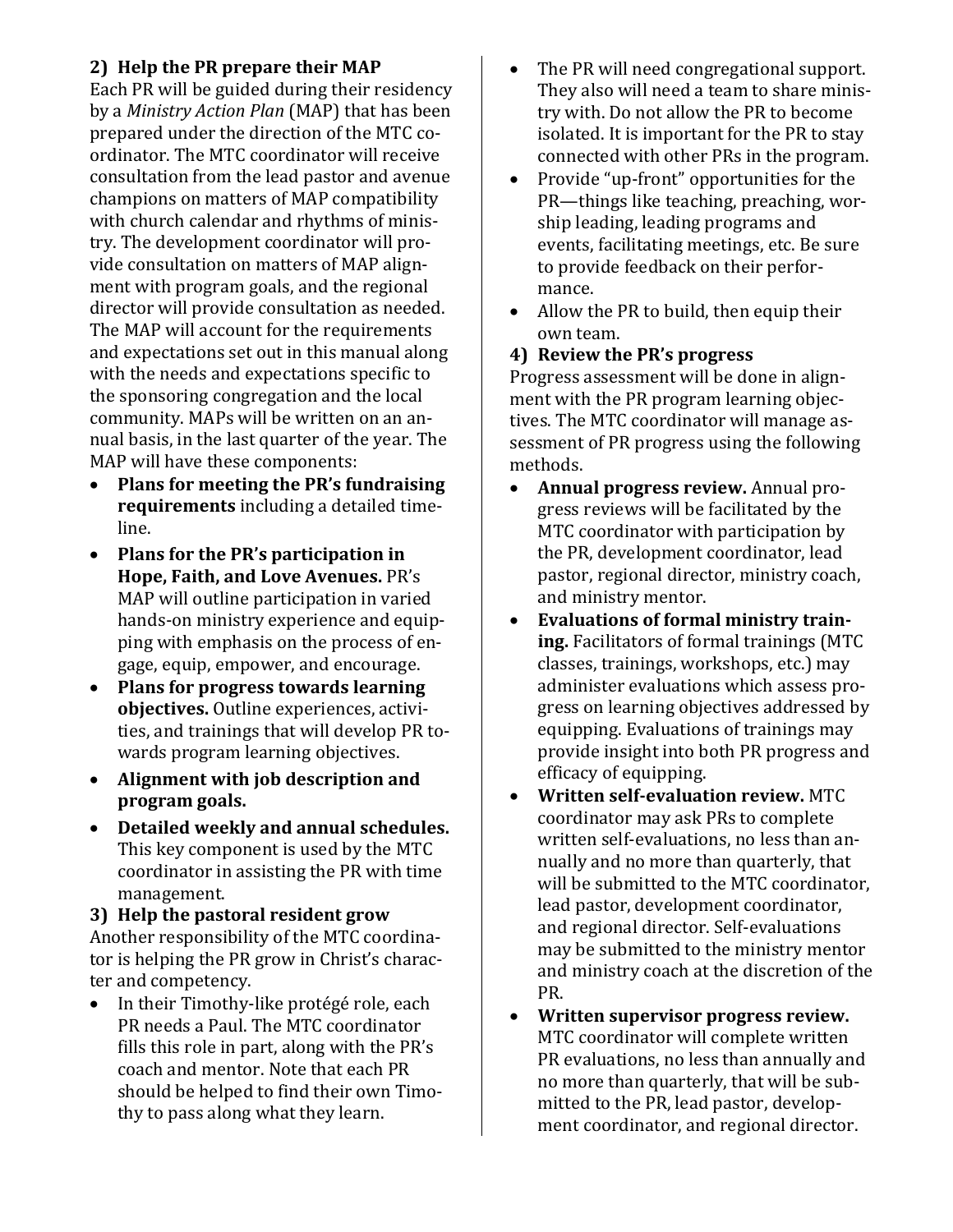Supervisor evaluations may be submitted to the ministry mentor and ministry coach at the discretion of the PR.

- **Program mid-point progress evaluation.** The annual progress review that falls mid-way through the PR's program will serve as a progress evaluation. This evaluation will be used to assess whether the PR program continues to be an appropriate placement for the PR.
- **Exit interview.** The MTC coordinator will facilitate an exit interview at program completion. The development coordinator, lead pastor, and regional director will participate in the exit interview.

#### **4.4.3 Lead Pastor**

The lead pastor of the sponsoring church commits to pastoral support of the PR and leading the sponsoring church in supporting the PR according to the above outlined expectations.

Guidelines for the lead pastor of a sponsoring church:

- Participation in PR application interview, annual reviews, and exit interview.
- Lead the sponsoring church in welcoming, integrating, and supporting PRs.
- Consistent communication and collaboration with MTC coordinator.
- Lead avenue champions in multiplication of leaders through the process of engage, equip, empower, and encourage Lead and support avenue champions as they collaborate with MTC coordinator to plug PRs into hands-on ministry experience in the avenue.

#### **4.4.4 Regional director**

The applicable regional director participates in the PR's interview, annual review, and exit interview as well as provides regional support for implementation of the PR program.

#### **4.4.5 Coach**

Each PR is assigned a ministry coach who meets with the PR monthly for one hour (typically by video conference). The coach's role

is to draw out from the PR what the Holy Spirit is prompting them to do to capitalize on the PR Program. The first coaching conversation at the beginning of the program will include the coach, the PR, the MTC coordinator, and the coaching program coordinator. This conversation will help ensure that all participants are on the same page.

#### **4.4.6 Mentor**

Each PR will have a ministry mentor within the sponsoring church. The MTC coordinator will facilitate the start of the mentoring relationship.

# **4.4.7 Other wrap-around support network members**

See appendix B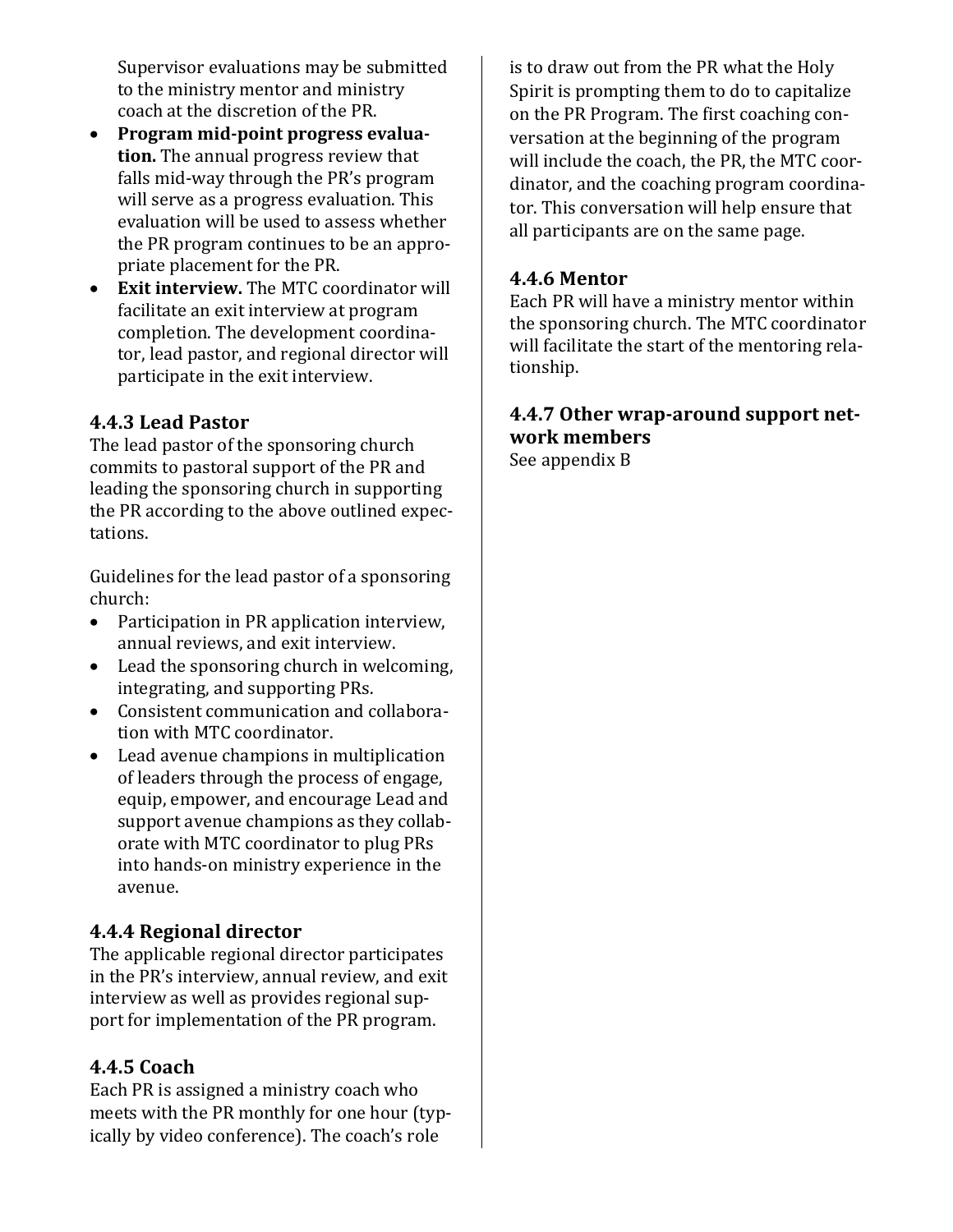# Chapter 5 **Pastoral Resident Program Finances**

## **5.1 Pastoral resident work hours and salary**

Each PR is required to work 25 hours per week (with limited exceptions approved in advance by the MTC coordinator) in service to the sponsoring congregation. For this work, they are paid at a rate of \$15 per hour or according to the applicable minimum wage in their area, whichever is higher.

# **5.2 GCI's contribution**

Subject to the parameters set forth in the Disclaimer at the beginning of this manual, GCI provides substantial financial support to the PR program by covering the salary and expenses of the development coordinator and other employed support personnel.

MTCs may receive a contribution from the GCNext fund in the amount of \$7,500 per year per PR to offset training costs for a PR. This financial support structure is reviewed periodically and is subject to availability. The MTC is encouraged to maintain adequate financial reserves to cover all costs outlined in section 5.3 should the availability of GCNext funds change.

# **5.3 Ministry Training Center contribution**

The MTC incurs the following costs annually:

- 50% of PR salary estimated at \$9,900 per PR
- Required travel costs estimated at \$1,200 per PR
- Discretionary travel costs estimated at \$600 per PR (to cover additional trainings, travel, etc. at the discretion of the MTC coordinator)
- Salary and expenses of MTC coordinator

• Expenses of on-site trainings (MTC classes, workshops, etc.) Annual intern/PR gathering will be cost-shared between MTCs and development: host MTC covers the cost of food for all attendees, traveling MTCs cover the cost of travel for attendees from their MTC, development covers cost of lodging.

# **5.4 Pastoral resident's contribution**

As part of their residency each PR must fulfill requirements outlined in this section.

#### **5.4.1 PR's income and expenses**

**Note**: As part of their employment obligations, PRs must enter their hours daily and sign a bi-weekly timecard no later than 4:00 pm (PST) the Sunday prior to payday. The total hours for the week may not exceed 25 (except when approved in advance by the MTC coordinator). If the PR does not work 25 hours in a given week, only the hours worked are to be recorded.

The PR must attend various conferences and meetings during the pastoral residency as determined by the MTC coordinator. The PR will pay the costs for these gatherings (registration, lodging, travel, food) and request reimbursement from the MTC. The PR must request reimbursement within 30 days of expenditure providing receipts to substantiate such requests.

### **5.4.2 PR's fundraising**

Each PR is expected to raise \$10,400 annually during program participation. This money is received, deposited, receipted, and appropriately budgeted by the sponsoring congregation (see Section 5.5).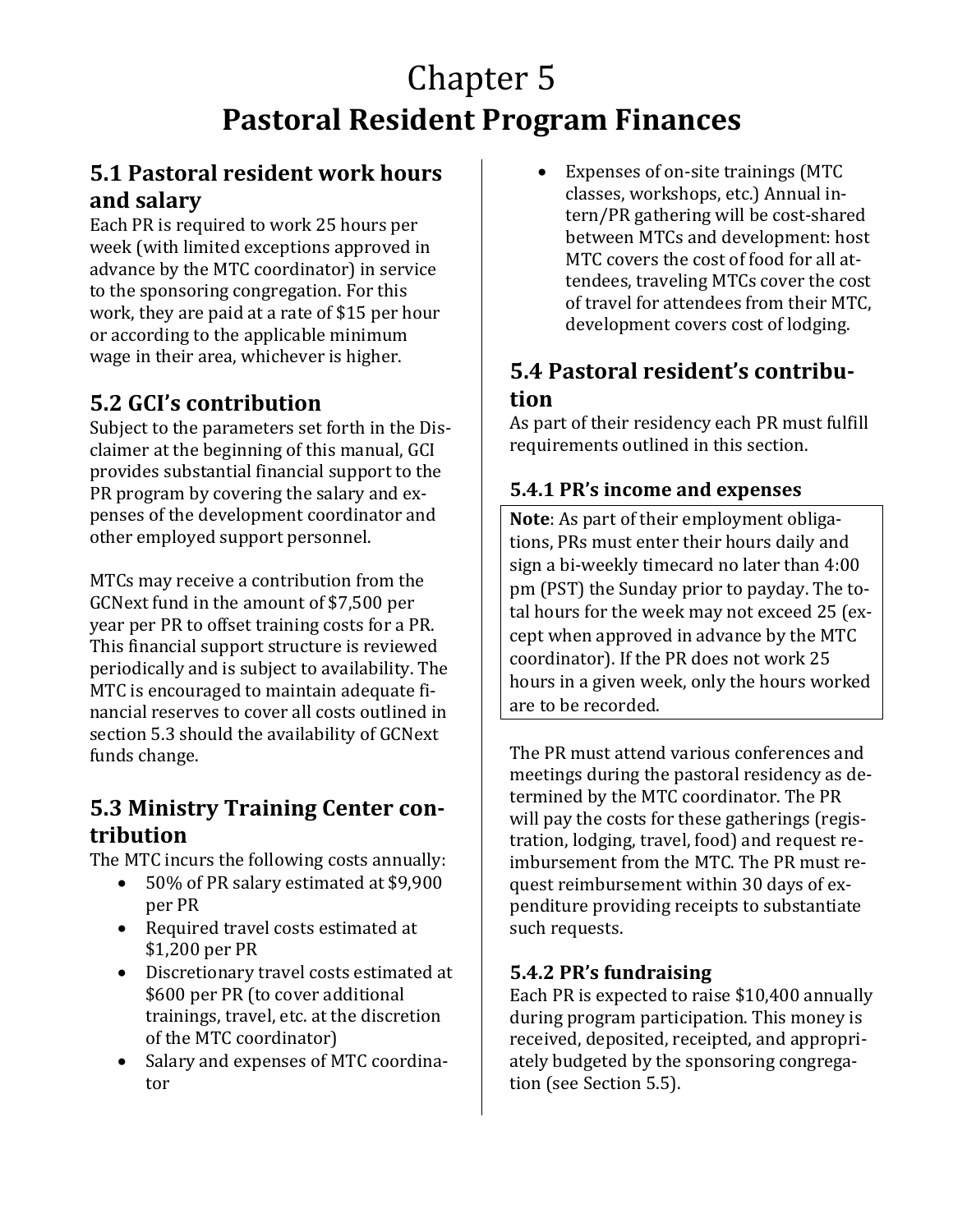PRs will receive support and training in fundraising principles and practices—showing them how to develop potential donors, how to handle the funds received, and how to take care of other details vital to successful fundraising. In advance of that training, here are some points to consider:

- Rather than a mere task to accomplish, fundraising should be viewed as *a ministry of generosity* by which the fundraiser gives donors opportunity to exercise generosity to help fund an important aspect of the work Jesus is doing in and through a particular ministry (the residency in this case).
- Family, friends, and personal contacts will typically be a primary source for the PR's funding, though PRs will need to develop relationships with other people who are able and willing to become active donors. Only after those sources of donations are gleaned should a PR seek assistance from other GCI churches (and only with approval from the regional director, who can provide helpful guidance).
- Successful fundraising requires good planning, careful organization, and consistent (and persistent) follow-through.

#### **5.4.3 Fundraising accountability**

Fundraising is a key responsibility of the PR program.

To demonstrate commitment to fundraising and to assess fundraising skillset, upon acceptance to the program and prior to start date, the PR will be asked to fundraise 10% of their annual fundraising goal, an amount of \$1,040.

High support and high challenge will be brought to the PR's fundraising efforts. If the PR fails to meet program fundraising expectations, the following measures may be taken.

• **Notice of fundraising shortfall**  If a PR falls behind in fundraising for three months, the MTC coordinator will meet with the PR to review fundraising responsibilities, develop a new fundraising plan, and remind them of the potential consequences if fundraising goals are not met. Notice of fundraising shortfall will be put into writing and development coordinator will be copied.

• **Program termination** If a PR fails to take appropriate corrective measures in the quarter following notification of fundraising shortfall, termination from the program will be considered. The MTC coordinator will consult with the lead pastor, regional director, development coordinator, and human resources before informing the PR of the termination. See section 9.3 for more information on termination.

# **5.5 How to process funds raised**

For the benefit of PRs and MTC sponsoring congregations, below are instructions for receiving, depositing, receipting, and disbursing funds raised by the PR (or by others).<br>• No funds should ever be given directly

- No funds should ever be given directly to the PR. When the PR solicits donations, the check should be made out to the sponsoring congregation, with a note attached stating it is for support of the PR program and who solicited the donation. The check should be sent to the sponsoring congregation, *not* the PR. The PR is never handling donations.
- The home office via  $\frac{\text{support@gci.org}}{\text{weight@gci.org}}$ send an email to the PR with a monthly summary of donations. The PR will be informed how much has been given and the names of the donors. This will allow the PR to send thank you notes and ministry updates to the donors who are supporting their residency.
- The sponsoring congregation will account for all such donations as *designated offerings* (see the GCI *Financial Management Manual* for related policies and procedures).
- Donations are designated for the PR program, including any funds raised above and beyond the PR's required fundraising goal.
- The sponsoring congregation will receipt all donors (see the *Financial Management*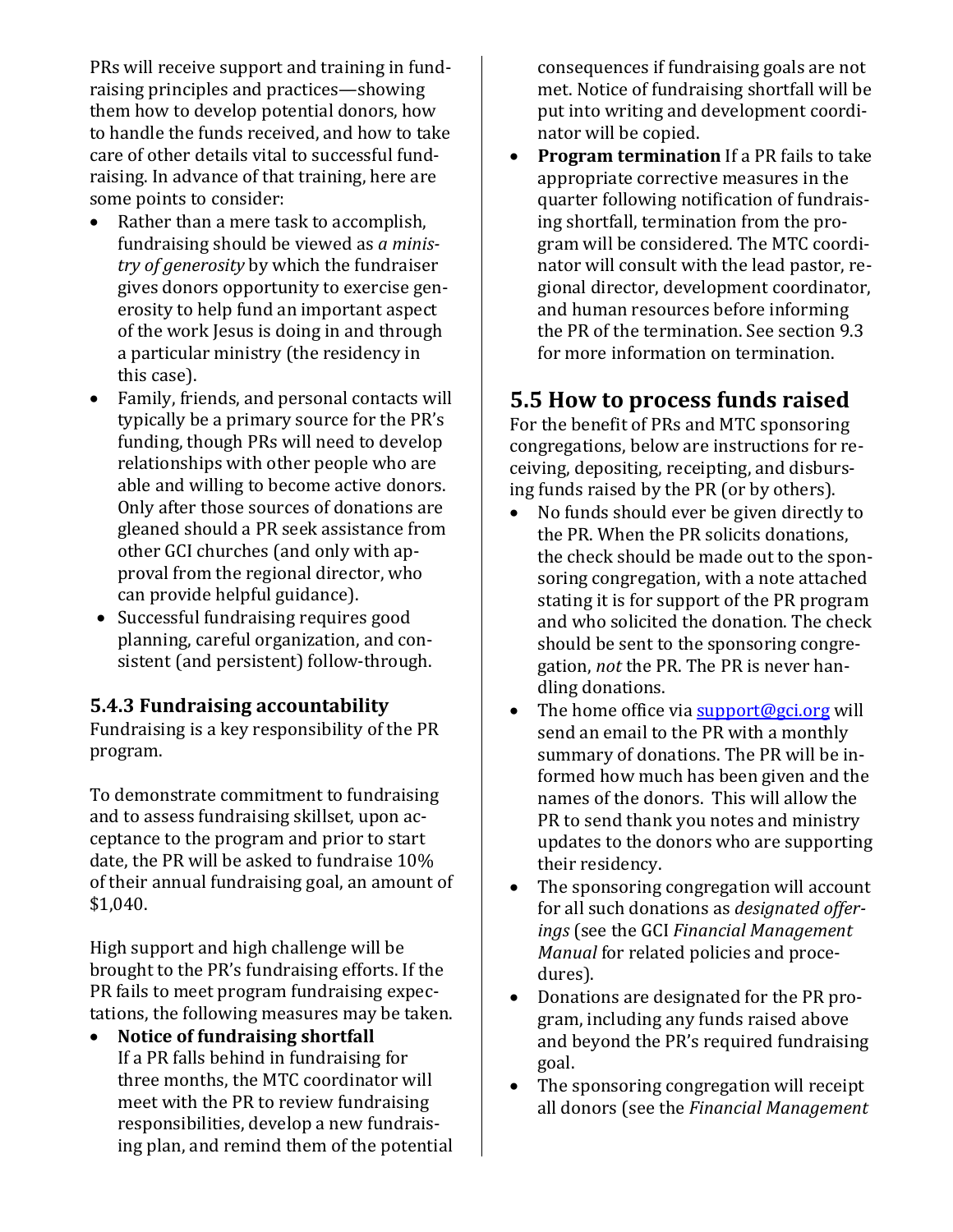*Manual*). In that way, donations are potentially tax deductible for the donor.

• When sponsoring congregations (or fundraising networks) receive funds from other congregations earmarked for the support of the PR program, those fun must be handled as designated offerings and accounted for, receipted, and dispersed accordingly.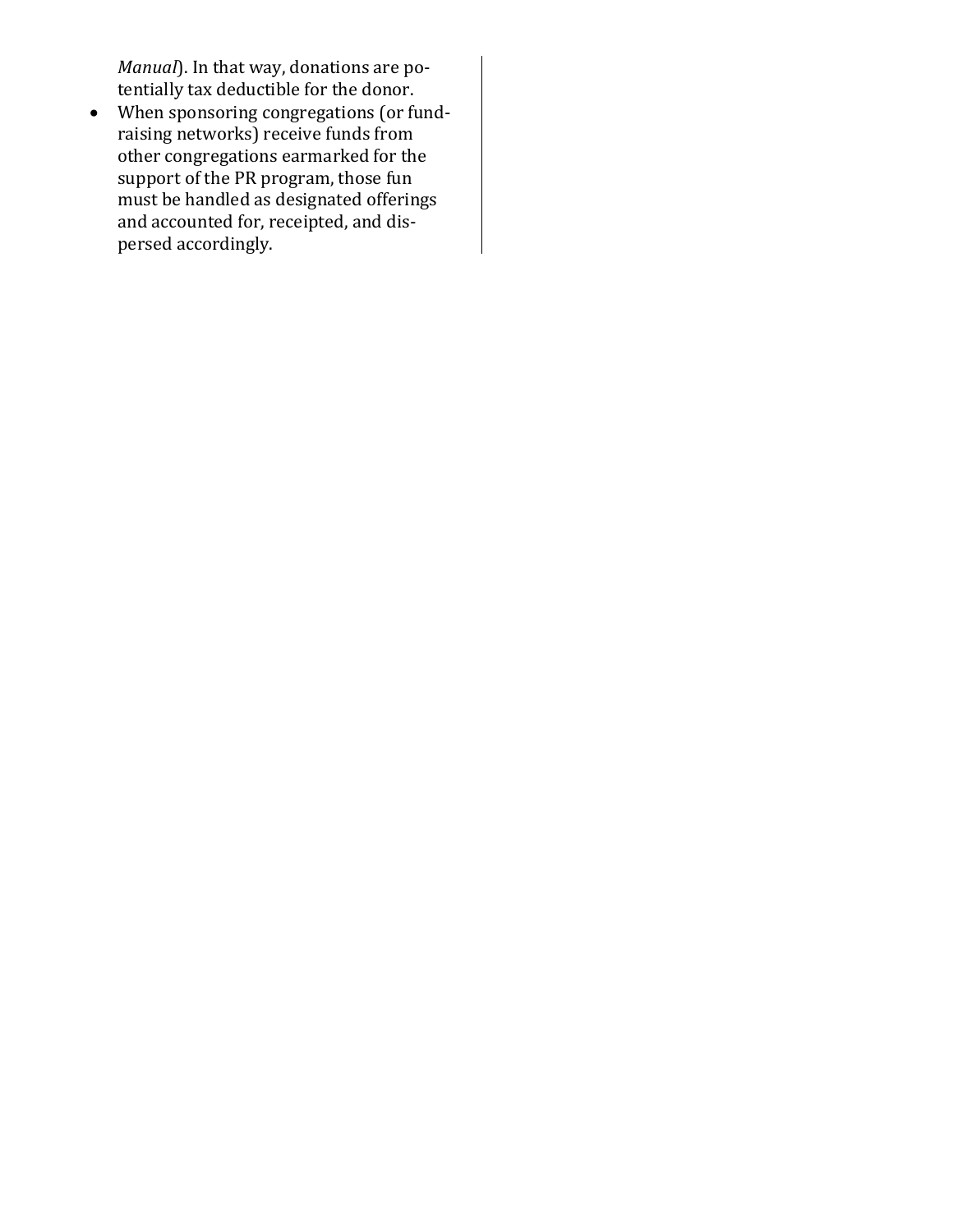# Chapter 6 **Helping Ministers Grow**

Both the Ministry Intern (intern) Program and the Pastoral Resident (PR) Program are shaped and driven by Grace Communion International's vision for Healthy Church. The vision for Healthy Church is focused on healthy ministries and healthy leadership. The Ministry Intern Program and Pastoral Resident Program are designed to develop the participant in these two key areas of Spirit-led participation in the ministry of Christ. Those charged with supervising, coaching, and mentoring these ministers of the gospel have the opportunity and responsibility to help them develop in both areas.

For more information on GCI's Healthy Church vision visit resources.gci.org/avenues

What follows in this chapter are the learning objectives for both the Ministry Intern and Pastoral Resident Program to address the healthy leader and healthy ministry competencies it desires to see develop in the lives of its interns and pastoral residents.

A minister is said to be *competent* when certain desired ministry outcomes result from the application of knowledge and skill in ways that are appropriate to the ministry context within which they serve.

The MTC Coordinator is responsible for the coordination of trainings and hands-on ministry experiences that develop the intern and PR towards each program competency. This is reflected both in the MTC site's Ministry Intern and Pastoral Resident Program Roadmap and in the personalized MAPs of each intern and PR.

# **6.1 Ministry intern competencies**

Upon completion of the program, an intern should demonstrate measurable progress towards the following competencies:

#### **Healthy Leader Competencies:**

- 1. Demonstrate the role of healthy leaders in GCI's healthy church vision
- 2. Demonstrate use of the apprenticeship square and its relation to the GCI vision of healthy leader and healthy church
- 3. Understanding and practical application of GiANT Worldwide Core leadership tools
- 4. Understanding and practical application of the 5 voices tool and its role in a team-based leadership model
- 5. Describe the practice of Team-based, Pastor-Led ministry and REAL Teams, their role in GCI's healthy church vision and provide examples
- 6. Proficiency in ministry project organization and execution that is on-time and on-budget
- 7. Participates in personal rhythms of spiritual discipline and formation
- 8. Foundational Biblical literacy and functional knowledge of exegetical practices
- 9. Demonstrate foundational Incarnational Trinitarian theology
- 10. Proficient in ministry fundraising

#### **Healthy Ministry Learning Competencies**

- 1. Participation in GCI's healthy church vision
- 2. Demonstrate ability to lead a ministry project that is on-time, on-budget, and in alignment with the life of the local church
- 3. *Faith Avenue:* describe the ministry of the Faith Avenue, provide examples of ministry expressions, and demonstrate competency in facilitating at least one area of ministry within the Faith Avenue.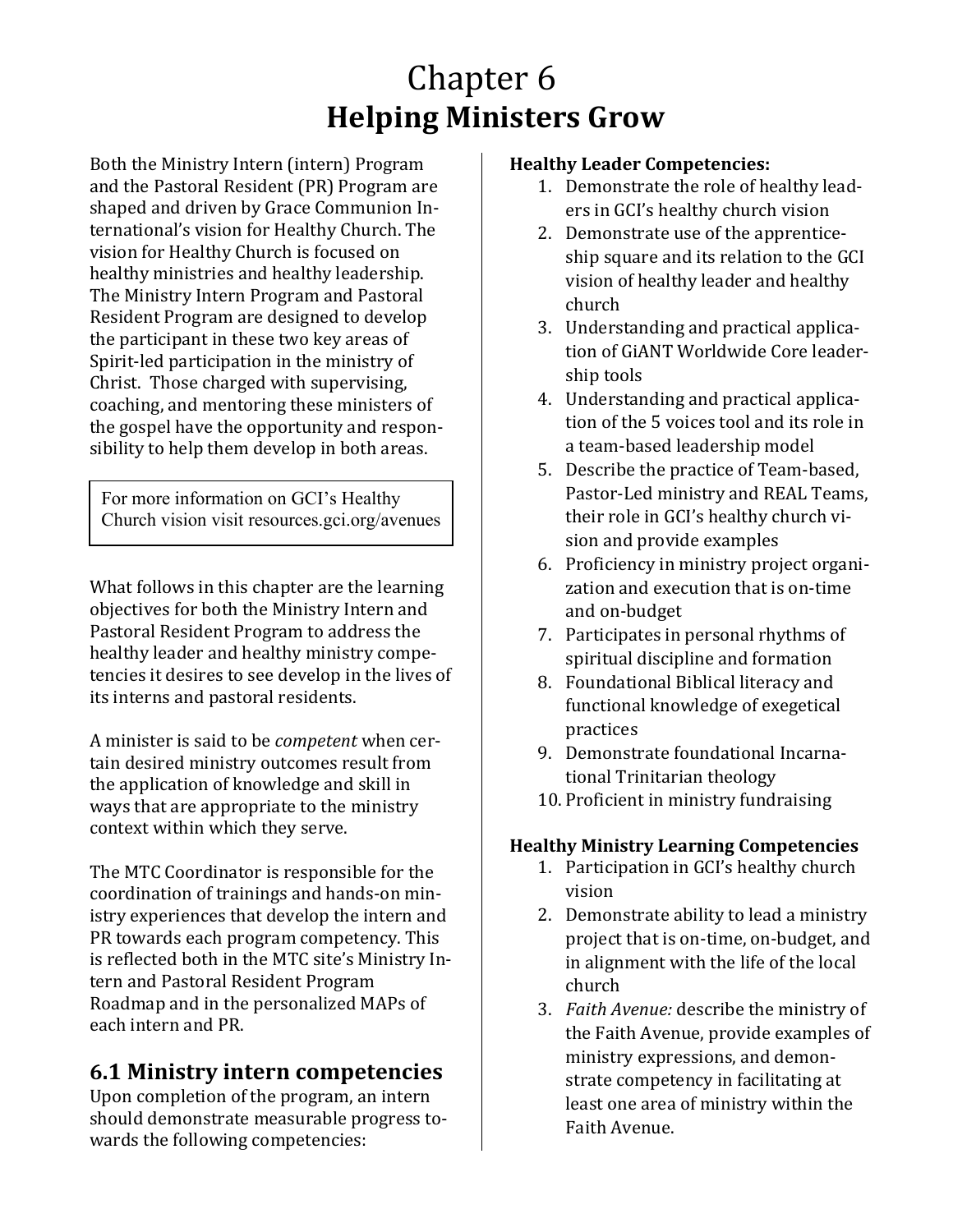- 4. *Hope Avenue:* describe the ministry of the Hope Avenue, provide examples of ministry expressions, and demonstrate competency in facilitating at least one area of ministry within the Hope Avenue.
- 5. *Love Avenue:* describe the ministry of the Love Avenue, provide examples of ministry expressions, and demonstrate competency in facilitating at least one area of ministry within the Love Avenue.

# **6.2 Pastoral resident competen-**

#### **cies**

Upon completion of the program, a PR should demonstrate measurable progress towards the following competencies:

#### **Healthy Leader Competencies**:

- 1. Active participation in GCI vision of healthy leader and ability to demonstrate its role in healthy church vision
- 2. Effectively lead a ministry team
- 3. Demonstrate the role of equipping the saints and multiplication of leaders in healthy pastoral leadership
- 4. Implement both the process of engage, equip, empower, and encourage and the apprenticeship square (see [gci.org/go/appsquare](https://resources.gci.org/wp-content/uploads/2019/09/CH9-ApprenticeshipSquare.pdf) for more details)
- 5. Participates in personal rhythms of spiritual discipline and formation, growing in maturity as a follower of Christ
- 6. Foundational understanding and demonstration of both personal and social theological ethics
- 7. Demonstration of professional and personal boundaries in pastoral leadership with particular attention to legal boundaries
- 8. Demonstrate pastoral ministry theology

9. Demonstrate maturity in Spirit-led discernment

#### **Healthy Church Learning Competencies:**

- 1. Participation in GCI's healthy church vision
- 2. Demonstrate pastoral perspectives on the ministries of the Faith, Hope, and Love Avenues with specific attention to the areas listed below
- 3. *Faith Avenue*: demonstrate pastoral perspectives on the sacraments, discipleship pathways, mentorship, and boundaries in pastoral counseling
- 4. *Hope Avenue*: demonstrate pastoral perspectives on corporate worship and church liturgy, proficiency in exegetical preaching from the revised common lectionary, and use of GCI Worship Calendar and liturgical resources
- 5. *Love Avenue:* demonstrate pastoral perspectives on missional living, identifying a target community, and neighborhood church model
- 6. Demonstrate functional knowledge of GCI church planting and multiplication frameworks and the role they play in GCI's healthy church vision
- 7. Demonstrate functional knowledge of church finances and legalities
- 8. Ability to develop a local church MAP and budget

Alongside the above competencies, measurable growth towards qualification for the GCI pastor job description will be considered a measure of successful program completion.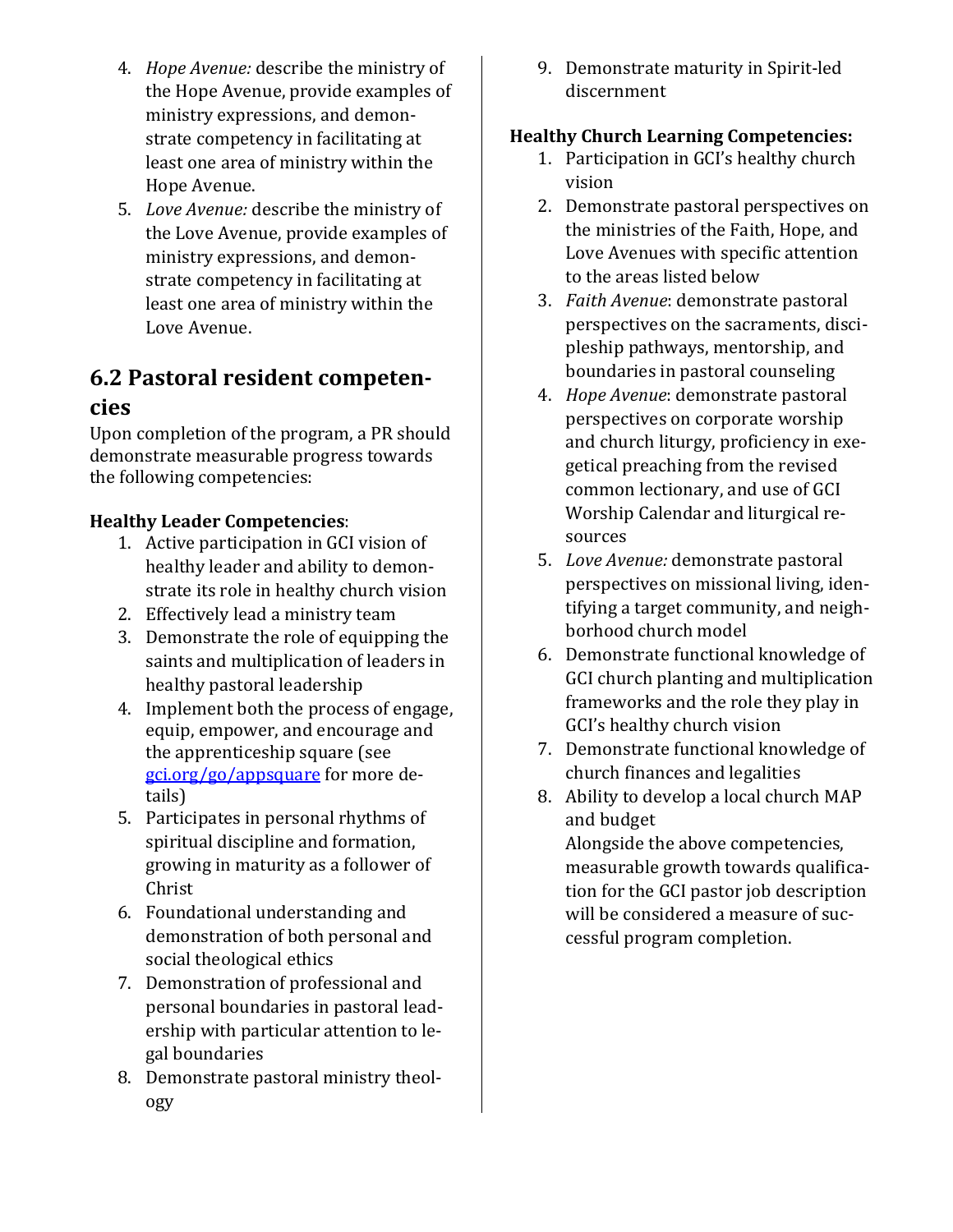# Chapter 7 **Code of Ethics**

GCI ministry interns (interns) and pastoral residents (PRs) agree to abide by the code of ethics set forth in this chapter. This code helps shape actions as the minister seeks to reflect Christ's will for them. It thus serves as a framework to make decisions and judgments, and act on them.

Decision-making for a minister is ethical when firmly grounded in the will of Christ as revealed in his Word and by his Spirit. Therefore, interns and PRs must study Scripture, allowing the Holy Spirit to guide them in the application of ethical principles found there, particularly in the life and teachings of Jesus and in the writings of the New Testament authors, where high standards of reputation, ethics and conduct are set for ministers of the gospel. With these guiding principles in mind, here is the code of ethics for interns and PRs.

## **7.1 Responsibility to God**

Knowing Jesus Christ is the living head of the church, I will strive to conduct myself in a manner that brings glory to him. This means I will strive to:

- Be a responsible, servant-hearted minister of the gospel reflecting Christ's life in all I do.
- Exercise faithful stewardship in my devotional life through the use of spiritual disciplines, the gifts of the Spirit, and acts of service.
- Exercise faithful stewardship of financial, physical, and intellectual resources.
- Accept accountability for all my actions and avoid situations that could reflect negatively on the name of Jesus Christ.
- Maintain sexual wholeness and integrity, including chastity outside of marriage, fidelity in a marriage relationship, and avoidance of even the appearance of impropriety with members of the opposite

gender. Exercise wisdom and care in all dating relationships.

• Exercise moderation and discernment in the consumption of alcohol (when such consumption is permitted by law).

#### **7.2 Responsibility to the denomination**

As a GCI intern or PR, I acknowledge that I have a responsibility of loyalty to my ecclesiastical supervisors including my MTC coordinator, lead pastor, regional director, and development coordinator. This means I will strive to:

- Prayerfully study all doctrinal materials presented by the denomination.
- Support and carry out all administrative decisions and policies of my ecclesiastical supervisors. If I cannot in good conscience do so, I will immediately notify my supervisors.
- Cooperate with, and seek assistance from the MTC coordinator, lead pastor, regional director, development coordinator, peers, and members of my congregation to acquire information and to receive training that is relevant to my ministry assignment.
- Conduct myself responsibly on social media. This includes avoiding the appearances of wrong-doing or posting hurtful or divisive commentary.
- Support and promote GCI's global mission.

#### **7.3 Responsibility to the congregation**

As a member of the body of Christ being expressed in the form of the local church, I will strive to:

• Be a good steward of my time, talent, and treasure. I will honor my agreement to work a specified number of hours each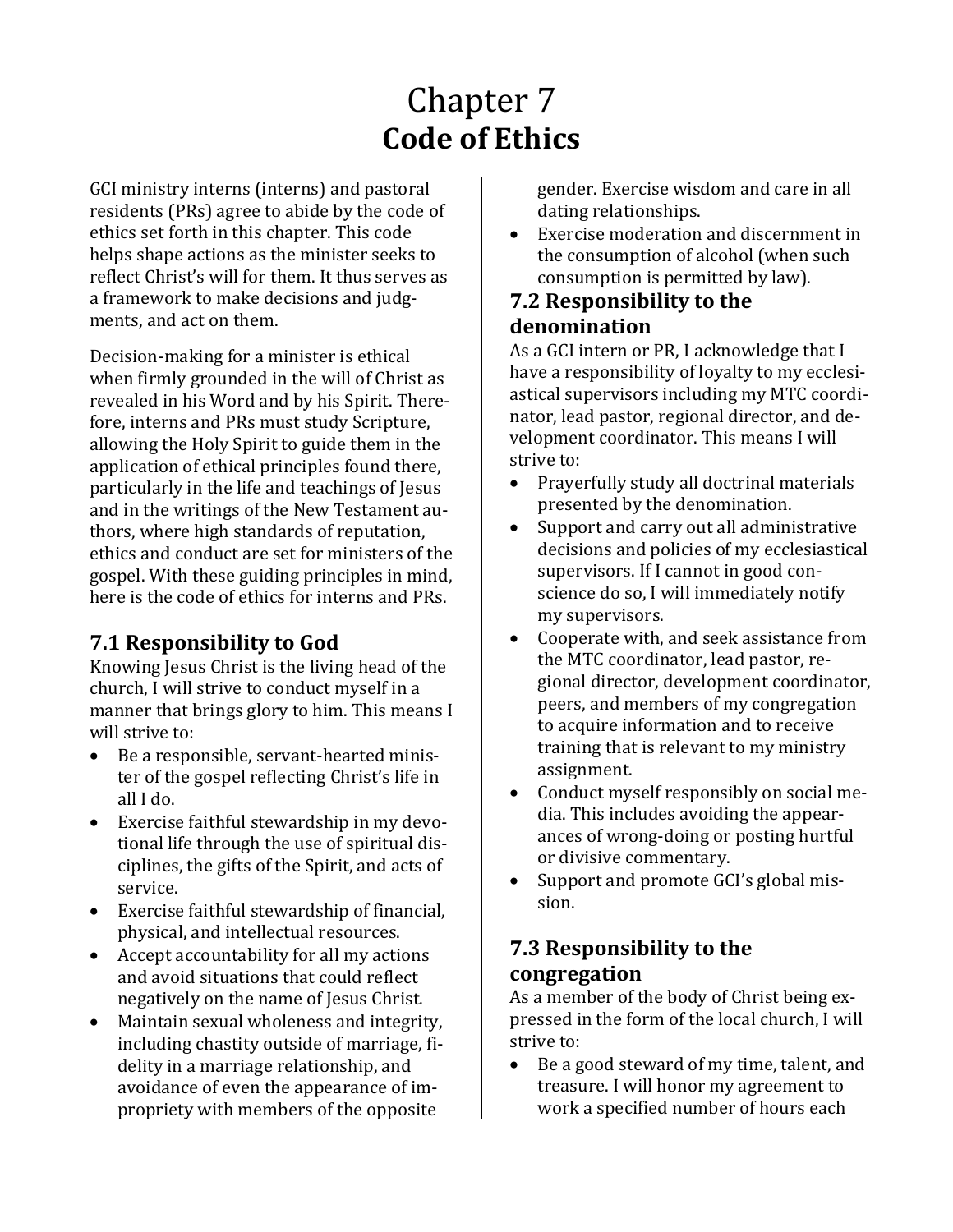week, and to being a dedicated and consistent participant in the affairs of the church.

- Be a faithful fundraiser to help cover the investment the local congregation has provided to support my compensation.
- Be committed to prompt reconciliation of interpersonal conflicts.
- Be fair and consistent in my dealings with all members of the sponsoring congregation.
- Honor and respect other cultures, genders, and races.
- Be trustworthy in all areas of confidentiality, except as I am legally bound to disclose. I will not betray the trust of a member by disclosing personal information about that person to others, without that person's prior knowledge and consent.

### **7.4 Responsibility to the local community**

The local church is an integral part of the community in which it resides. An active, appropriate role in the community is an example of Christian love and a witness to the gospel of Jesus Christ. This means I will strive to:

- Be a responsible member of my community.
- Accept reasonable responsibilities for community service, recognizing this is a function of my public ministry.
- Encourage the involvement of the congregation in appropriate community events.
- Comply with the laws of government as long as they do not conflict with the teachings of Jesus.
- Not allow my political stances to create polarization within the congregation, or to be a focus in ministry to others.

## **7.5 Additional responsibilities**

As an intern or PR, I promise to:<br>• Avoid all actions or words the

- Avoid all actions or words that compromise the integrity, community, reputation, and ability to function of the local church and Grace Communion International.
- Not violate any Federal, State and Local laws and statutes.
- Avoid harassment of any sort, on any basis (see Section 8.1).
- Use discernment and care when posting content related to Grace Communion International in any electronic media.
- Exercise wisdom and caution regarding traveling with someone of the opposite gender, particularly on long road trips (see Section 8.1.2, 1).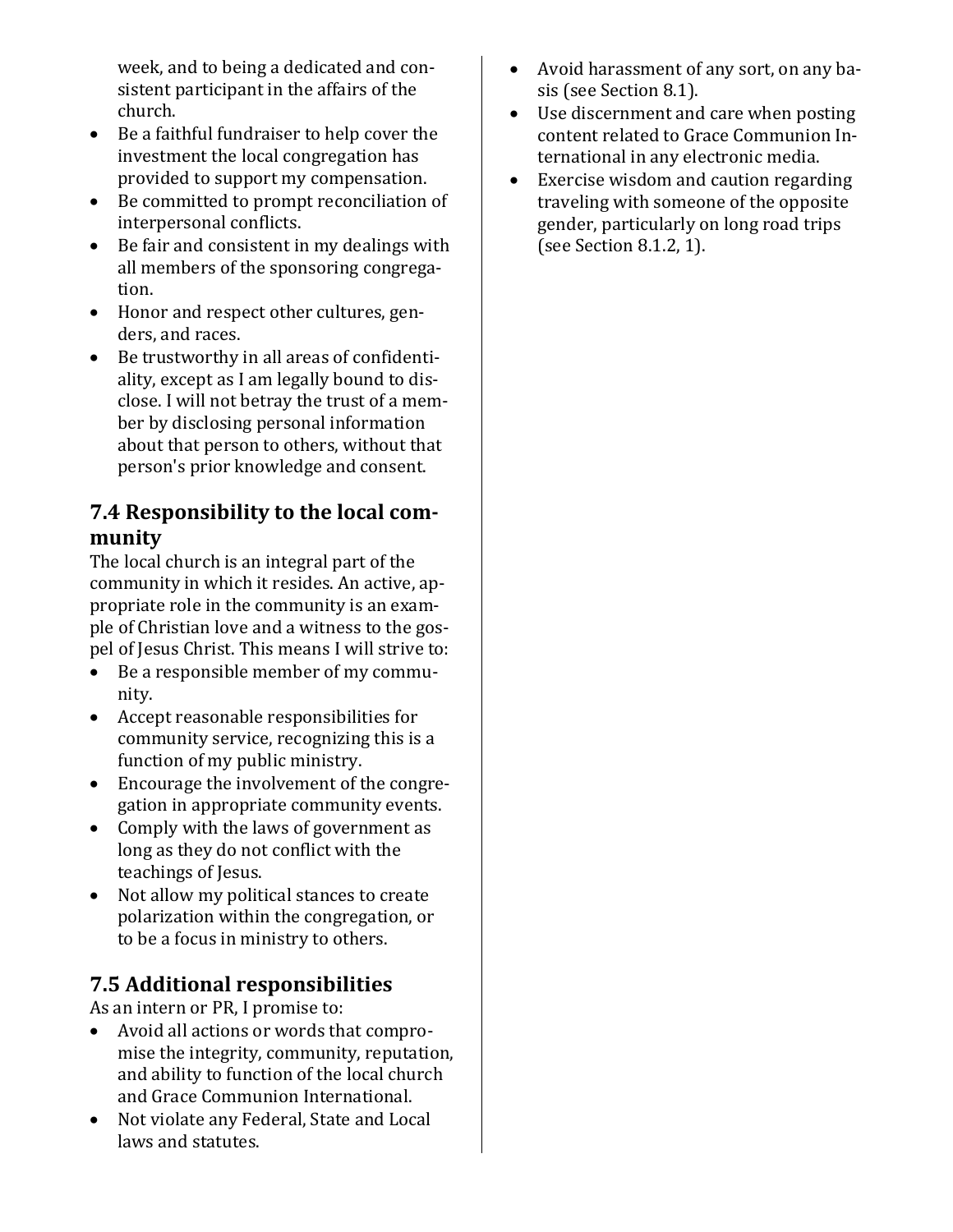# Chapter 8 **Health and Safety Policies**

In addition to abiding by the code of ethics (Chapter 7), ministry interns (interns) and pastoral residents (PRs) agree to adhere to the health and safety policies set out in this chapter, using reasonable care to protect themselves and others from harm. The standard of reasonable care involves close adherence to the policies listed in this chapter. Note that these policies also apply to GCI elders.

# **8.1 Prohibition of sexual harassment and misconduct**

Special care must be taken by interns and PRs in relating to congregants and/or participants in events they serve so as not to subject anyone to sexual harassment, sexual misconduct, and/or improper discrimination.

These three forms of behavior will not be tolerated.

This section defines these three types of prohibited behaviors and sets forth policies and procedures regarding reporting and investigating such behaviors and administering disciplinary action when warranted.

### **8.1.1 Sexual harassment**

Sexual harassment can involve either a male or female harasser or either a male or a female victim. Moreover, the harasser and victim may be of the same or opposite gender. In all such circumstances, the common denominator is that the harasser's conduct is not welcomed by the recipient (victim) and/or creates a hostile environment. Whenever unwelcome, the following conduct potentially constitutes sexual harassment (the list is illustrative only and not exhaustive):

- Physical contact of an inappropriate type
- Sexual flirtation, touching, advances or propositions
- Demeaning, insulting, intimidating or sexually suggestive comments about an individual's dress or body
- Demeaning, insulting, intimidating or sexually suggestive written, recorded, or electronically transmitted messages (including distribution of Internet pornography, sexting, etc.)

#### **8.1.2 Sexual misconduct**

Sexual misconduct is any type of sexual contact (including, but not limited to, all illegal sexual conduct) between non-married individuals (whether staff or participants). Examples of sexual contact include prolonged hugging and/or kissing (sometimes called "petting" or "necking"), and other forms of intimate sexual contact including oral sex, and sexual intercourse of any type. To avoid sexual misconduct, the following rules are to be adhered to by ministry interns and pastoral residents at all times:

- **1) Never alone.** An intern or PR (who is not a parent or legal guardian of the minor being supervised) is NEVER to be alone (out of public view) with a minor (a person under 18) participant or staff member in the program. "Public view" means that the persons involved are never in a situation where they are not continuously being observed by other people. Being in an automobile without additional passengers is NOT considered "in public view."
- **2) Supervising groups.** It is *recommended* that more than one adult be present to supervise groups of minors when that group will remain for more than a few minutes outside of public view. If only one adult is supervising a group of minors for more than a few minutes, it is recommended that measures be taken to keep the group in public view, or if that is not possible, to frequently monitor the group through random "drop-in" checks by another adult.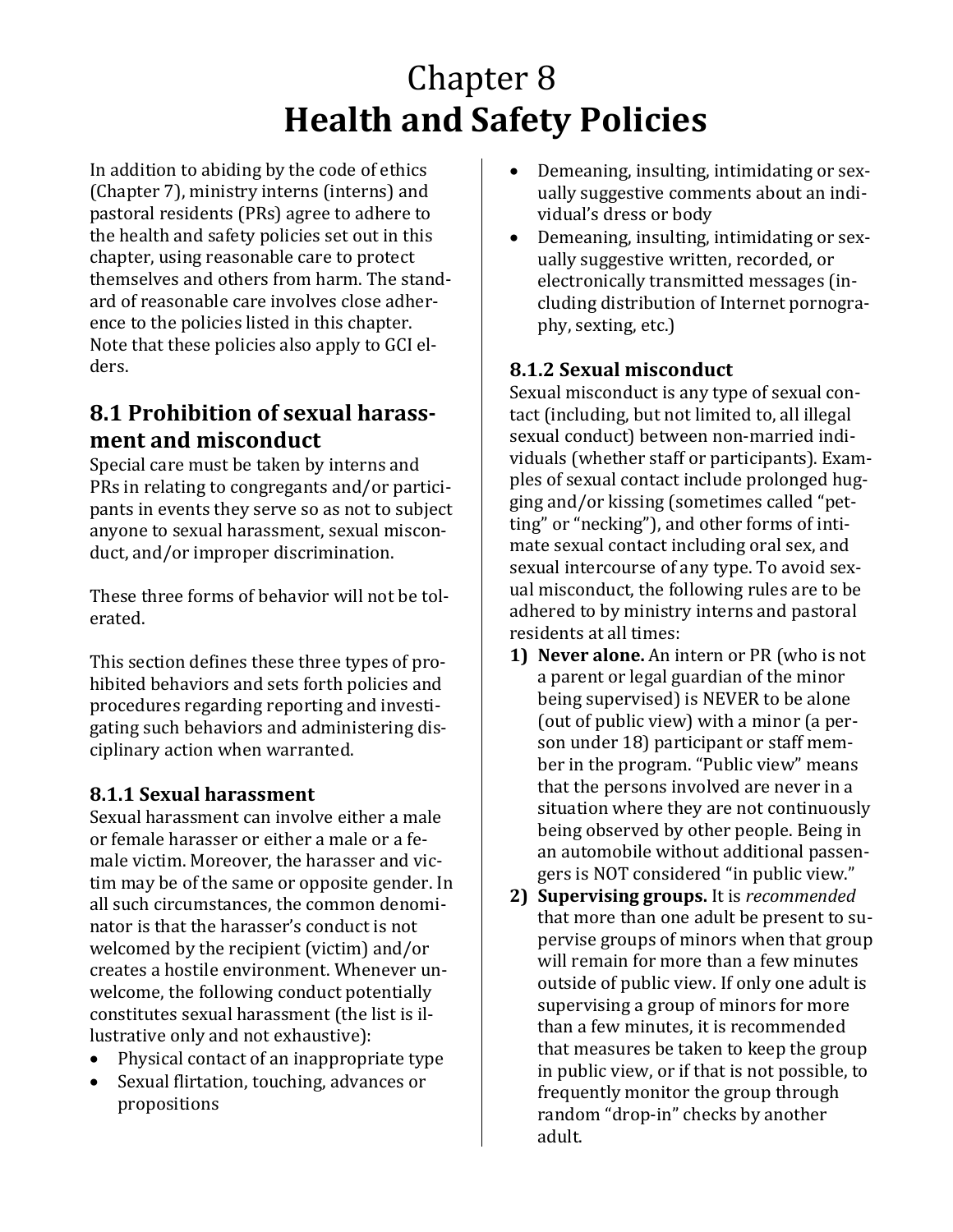The goal of this policy is to minimize the risk of one adult supervisor having or being accused of opportunity to abuse one or more minors in a group. The danger of this happening increases as the age of the minors in the group decreases. Great caution is in order.

- **3) Exclude sexual offenders from participation**. It is GCI policy to exclude from participation in the ministry intern (intern) program and the pastoral resident (PR) program any person who has:
- Been convicted of the abuse of a minor (either physical or sexual abuse) or any other civil or criminal offense that would make the individual unsuitable to be in close proximity to minors. To enforce this exclusion, all interns and PRs will be given a criminal background check before being accepted into the programs. Once every year, for the duration of these programs, all interns and PRs are to be cleared by the development coordinator by confirming that their names do not appear on the national registry of sexual offenders—online at [www.nsopw.gov/en.](http://www.nsopw.gov/en)
- Admitted prior physical or sexual abuse of a minor (whether prosecuted or not).
- Received a diagnosis of pedophilia, exhibitionism or voyeurism as defined by the American Psychiatric Association (APA).

#### **8.2 Prohibition of substance abuse**

Interns and PRs are prohibited from using, transferring, distributing, manufacturing, or possessing unauthorized drugs, intoxicants, drug paraphernalia, and using illegal or inappropriate controlled substances or prohibited drugs, or any combination thereof during the duration of the programs. In all cases, even in states where its recreational use is legal, the use of marijuana is prohibited.

*For the avoidance of doubt*, even in states that permit its recreational use, interns and PRs are prohibited from using marijuana. Fur-

thermore, even in states that permit its medical use, GCI does not accommodate medical use of marijuana in the workplace. Accordingly, interns and PRs who are state-authorized medical marijuana users are prohibited from reporting to work, working under the influence of marijuana, and/or using marijuana while at work (including during any meal or rest breaks). Work as used in section also means participating in any intern or PR program activities.

Additionally, interns and PRs are prohibited from consuming alcohol when involved in an activity or program that includes minors.

Controlled substances are medications prescribed by medical doctors, including narcotics, stimulants, and sedative hypnotics. Prohibited drugs include all street drugs, including marijuana, cocaine, heroin, and all other illegal drugs. Use or possession of prescription drugs consistent with a physician's directions is not considered a violation of this policy.

Any intern or PR failing to conform to these rules will be subject to disciplinary action, up to and including termination, at the sole discretion of the development coordinator with the review of the Superintendent of North America. GCI reserves the right to search and inspect interns and PRs when they are present at GCI-sponsored events. Attendance at such events constitutes consent to such searches and inspections, forgoing any expectations of privacy to the contrary.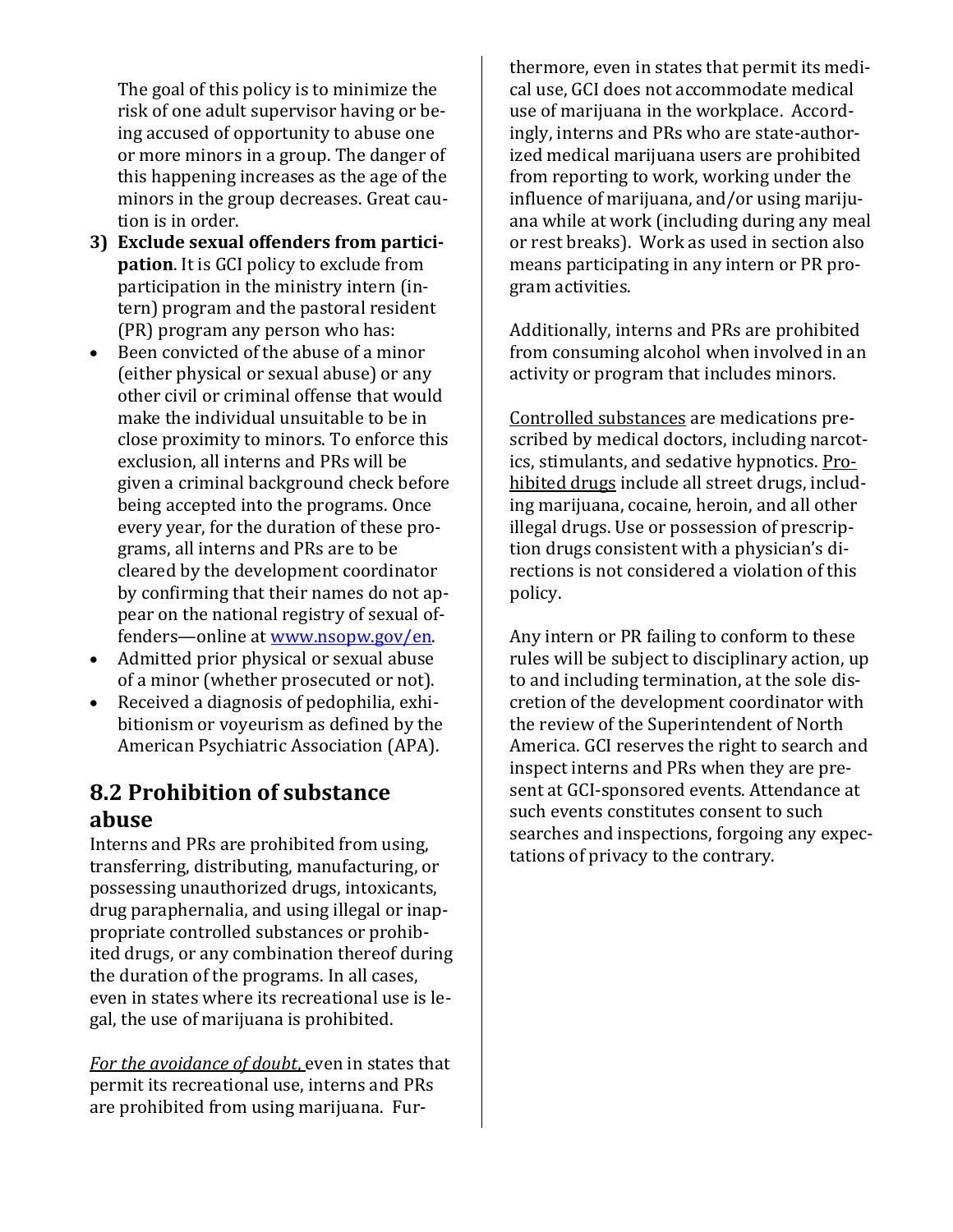# Chapter 9 **Discipline Policy**

Subject to the parameters set forth in the Disclaimer at the beginning of this manual, if a ministry intern (intern) or pastoral resident (PR) breaches any of the policies contained in this manual, including, but not limited to the fundraising shortfall (Chapter 3), code of ethics violation (Chapter 7), and health and safety policies (Chapter 8), they will be subject to disciplinary action, up to and including termination. Such action, when and as deemed necessary by the MTC coordinator and always in consultation with the development coordinator, lead pastor, regional director, and human resources will follow these steps:

#### **9.1 Corrective visit, letter, or phone call**.

A visit, letter or phone call to the intern or PR from the MTC coordinator will normally be sufficient to address most infractions. A visit or phone call will normally be followed with an email message to provide a written record.

#### **9.2 Suspension**.

An intern or PR may be suspended with pay from participation in the program when there is evidence of dereliction of duty that, in the judgment of the MTC coordinator, is cause to remove the intern or PR from active participation while the matter is investigated. Such suspension is usually short-term, with a determination made quickly to reinstate the participant, place them on probation, or terminate their participation in the program.

#### **9.3 Termination**.

Without limiting provisions outlined in the Disclaimer at the front of this manual, an intern or PR may be terminated from the program and GCI employment if in the judgment of the MTC coordinator, in consultation with the lead pastor, development coordinator, superintendent of North America, regional director, operations coordinator, and human resources a significant dereliction of duty and/or breach of ministerial ethics makes it inappropriate for the individual to participate in the program. The decision by this group is final and will be administered by the MTC coordinator.

#### **9.4 Probation**.

An intern or PR may receive probation rather than termination when the nature of the offense warrants it and there is reason to believe that they can be rehabilitated in a reasonably short time. Probation serves the purpose of alerting the participant that they are not meeting performance responsibilities and provides a time frame within which they may demonstrate satisfactory improvement. When an intern or PR is put on probation, the MTC coordinator will confer with them to discuss the reasons for and the nature of the probation, including requirements for improvement during the probation period. This discussion will be handled in a loving and respectful way, seeking to help the participant meet appropriate responsibilities for their performance in a timely way. As part of this discussion, it will be determined if the participant's sponsoring congregation should be notified of the probation. If notification is deemed necessary by the MTC coordinator, notification will be made by the MTC coordinator in a way that respects the privacy of the involved parties while appropriately informing the congregation concerning the terms of the probation.

Probation is typically for a period of three months to provide adequate time for the intern or PR to demonstrate improvement in accordance with a list of requirements given to them by the MTC coordinator at the beginning of the probation period. During probation, the participant is expected to seek input from the MTC coordinator and the lead pastor regarding improving their performance. At the conclusion of the probation period, one of three actions will be taken: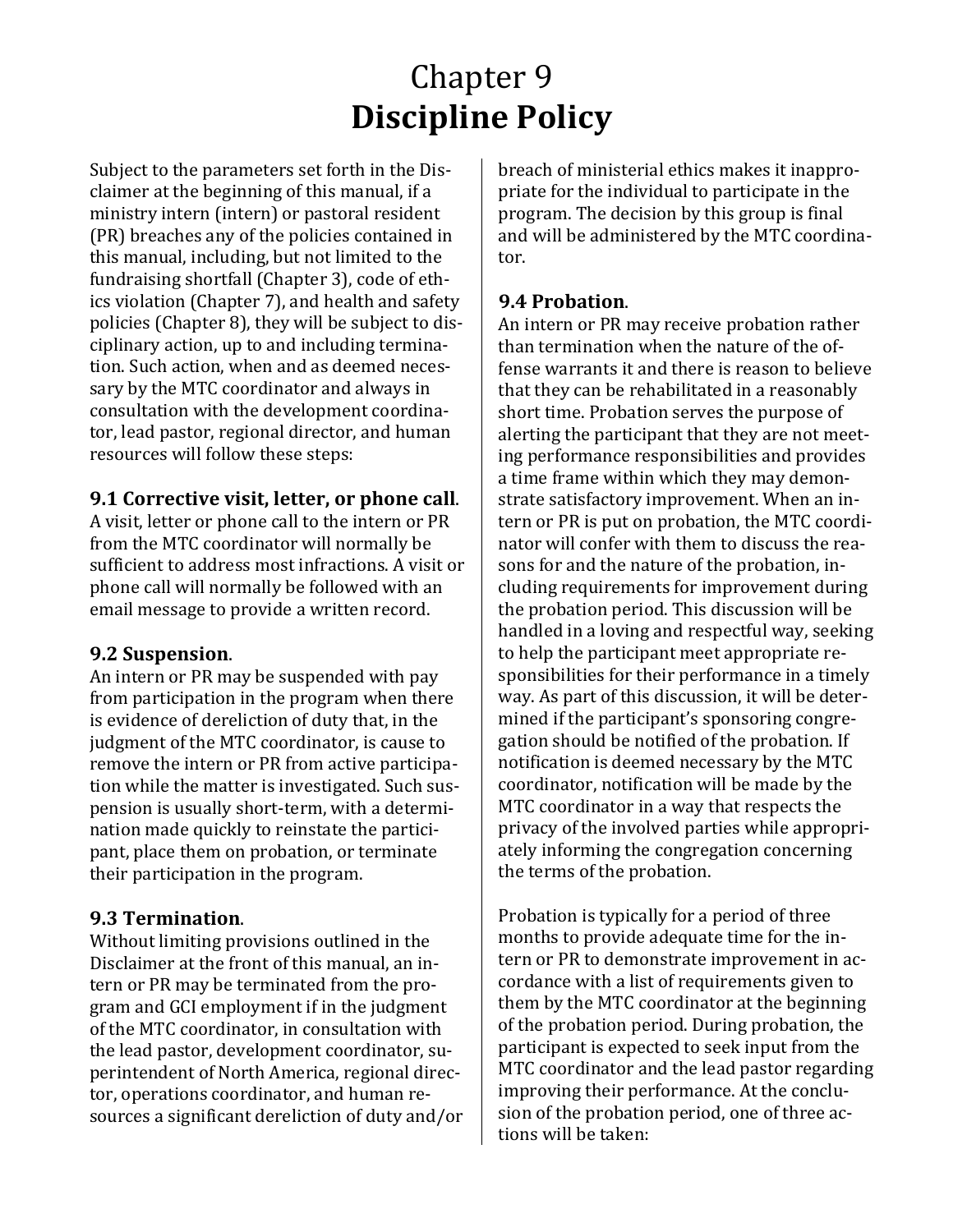1) **Cancellation of probation:** if the participant has met requirements, probation will end. 2) **Continuation of probation:** if the participant has not met requirements but has shown substantial progress, probation may be extended, up to a maximum total probationary period of four months.

3) **Termination:** if the participant has not shown substantial progress in meeting the requirements, their responsibilities as an intern or PR and their GCI employment will be terminated.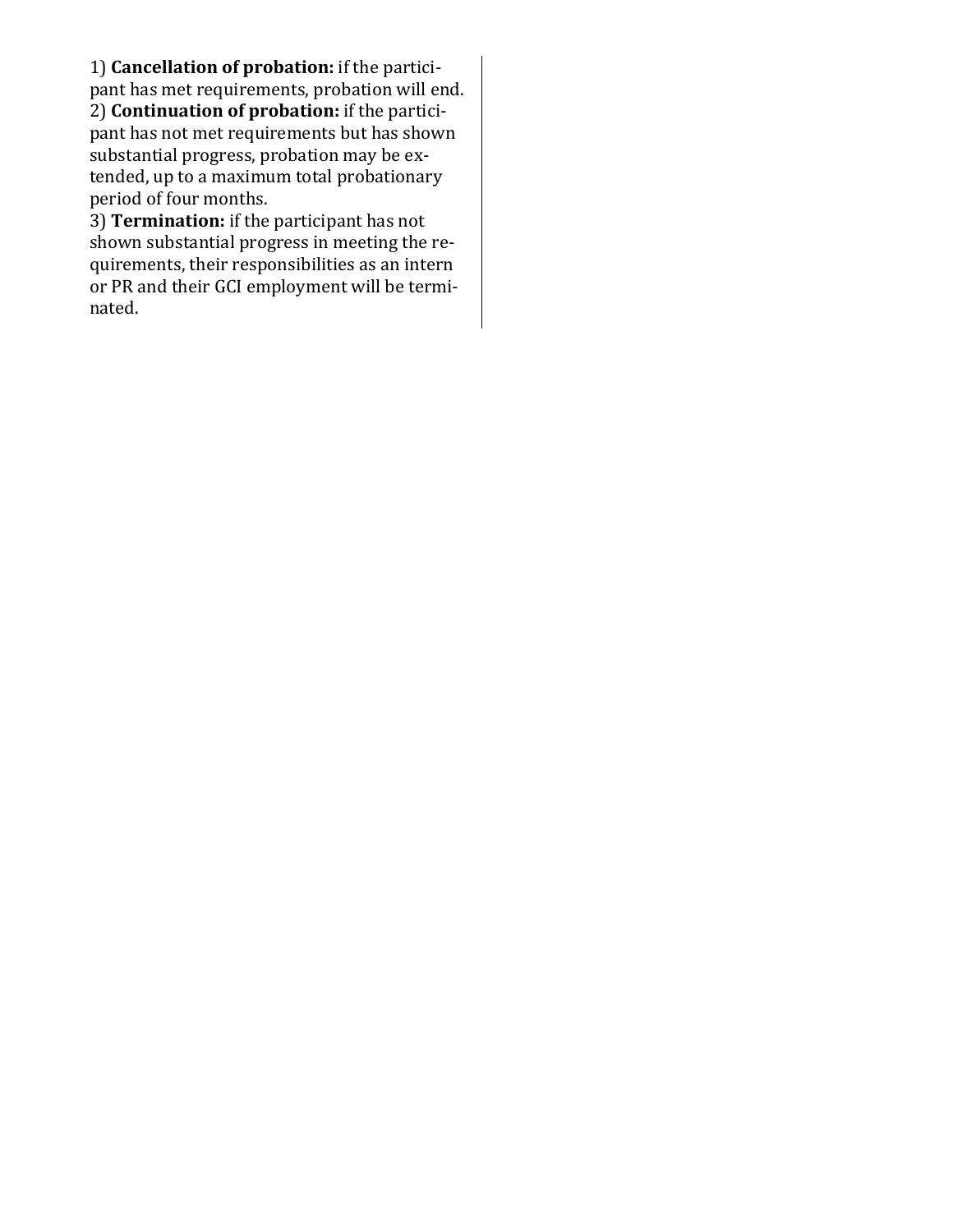# Appendix A

#### **Ministry Intern and Pastoral Resident Wrap-Around Support Network**

The Ministry Intern (intern) and Pastoral Resident (PR) Programs use a wrap-around support model, providing interns and PRs with multiple layers and persons of support. The following chart provides guiding definition to the roles of key participants in the intern and PR's wraparound support network. The MTC coordinator will provide coordination to contextualize each intern and PR's wrap-around support network. This chart is neither exhaustive nor prescriptive, but a framework to build clarity, focus, and efficacy around each participants role in the intern and PR's wrap-around support network.

| Role                      | <b>Program Participation</b>                                                                                                                                                                                          | <b>Direct Support</b>                                                                                                                                                                                                                                                                                                     | <b>Notes</b>                                                                                                                                       |
|---------------------------|-----------------------------------------------------------------------------------------------------------------------------------------------------------------------------------------------------------------------|---------------------------------------------------------------------------------------------------------------------------------------------------------------------------------------------------------------------------------------------------------------------------------------------------------------------------|----------------------------------------------------------------------------------------------------------------------------------------------------|
|                           | <b>Summary</b>                                                                                                                                                                                                        |                                                                                                                                                                                                                                                                                                                           |                                                                                                                                                    |
| <b>MTC</b><br>Coordinator | • Coordinate and oversee pro-<br>gram implementation<br>• Steward integrity of program                                                                                                                                | • Direct supervisor<br>• Coordinates program<br>participation and pro-<br>gress<br>• Facilitate application,<br>interview, review, as-<br>sessment, and exit in-<br>terview process                                                                                                                                       |                                                                                                                                                    |
| <b>Lead Pastor</b>        | • Provides MTC coordinator<br>with church calendar and<br>collaboration regarding<br>church life rhythms to assist<br>the coordination of intern &<br>PR participation in church<br>ministry<br>• Pastoral leadership | • Intern & PR's pastor<br>• Provides pastoral sup-<br>port (checks-in, leads<br>church in welcoming,<br>integrating, and sup-<br>porting interns & PRs,<br>remains up to date<br>with MTC coordinator,<br>etc.)<br>• Participation in appli-<br>cation, interview, re-<br>view, assessment, and<br>exit interview process | • MTC coordinators<br>will assign PRs to ob-<br>serve and participate<br>in pastoral leadership<br>opportunities with<br>the lead pastor           |
| Mentor                    | • Provides mentorship to-<br>wards fulfillment of mentor-<br>ing program requirement                                                                                                                                  | • Consistent life-on-life<br>mentoring<br>• Applies apprentice-<br>ship square process in<br>hands-on mentoring in<br>ministry leadership                                                                                                                                                                                 | • Experienced minis-<br>try leader<br>• Active participant in<br>life of the local<br>church<br>• Organic relation-<br>ship/synergy with<br>intern |
| Coach                     | • Provides coaching towards<br>fulfillment of coaching pro-<br>gram requirement                                                                                                                                       | · Provides ministry<br>coaching<br>· Coaches through MAP<br>• Meet 1x/month                                                                                                                                                                                                                                               | · GCI certified ministry<br>coach                                                                                                                  |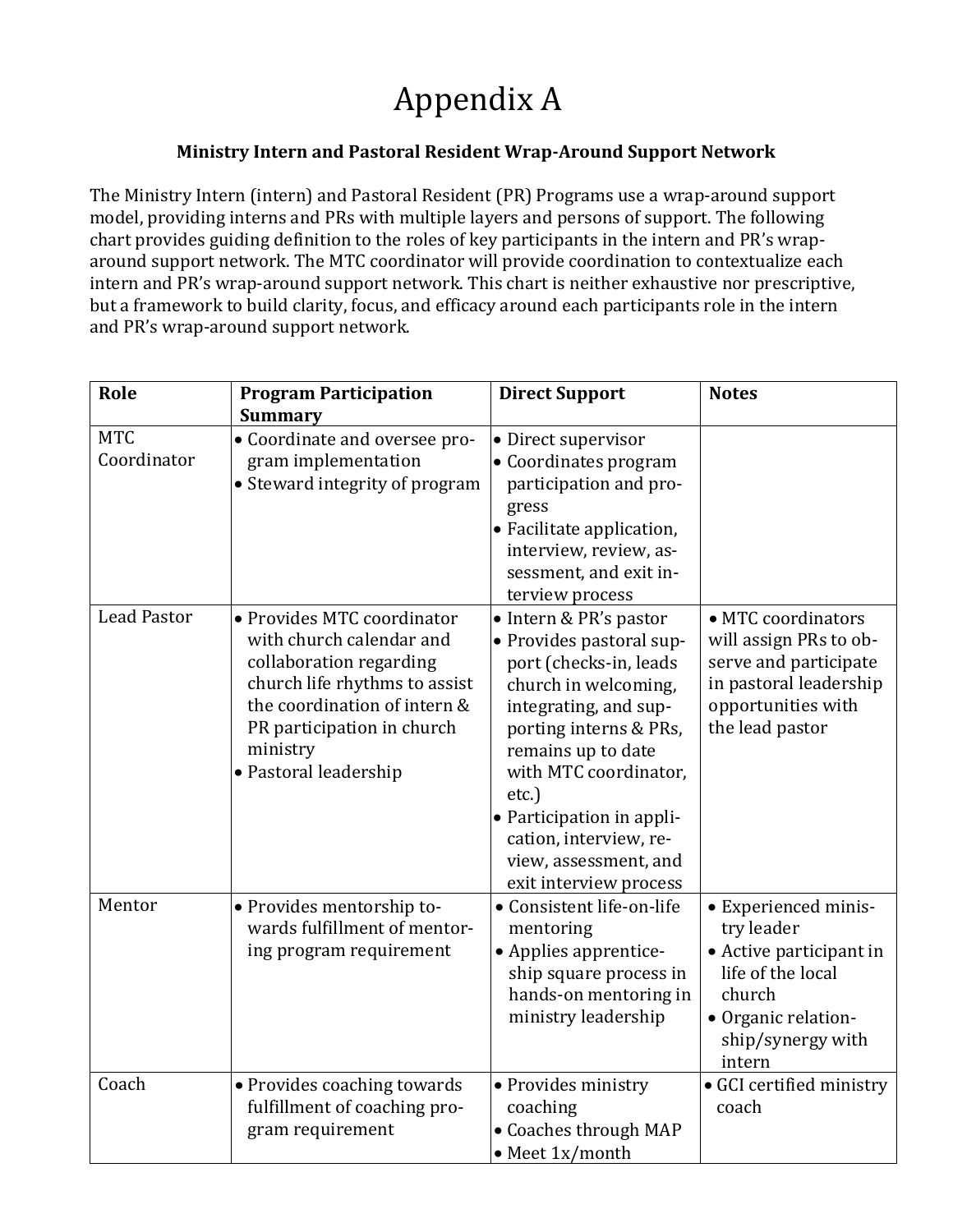|                    |                                                                                                                                                                                                                                |                                                                                                                                                                                                                                                                  | • Assigned by GCI min-                                                                                                                                                                                                                               |
|--------------------|--------------------------------------------------------------------------------------------------------------------------------------------------------------------------------------------------------------------------------|------------------------------------------------------------------------------------------------------------------------------------------------------------------------------------------------------------------------------------------------------------------|------------------------------------------------------------------------------------------------------------------------------------------------------------------------------------------------------------------------------------------------------|
|                    |                                                                                                                                                                                                                                |                                                                                                                                                                                                                                                                  | istry coach coordina-                                                                                                                                                                                                                                |
|                    |                                                                                                                                                                                                                                |                                                                                                                                                                                                                                                                  | tor                                                                                                                                                                                                                                                  |
|                    |                                                                                                                                                                                                                                |                                                                                                                                                                                                                                                                  | • Serves in 1-year in-                                                                                                                                                                                                                               |
|                    |                                                                                                                                                                                                                                |                                                                                                                                                                                                                                                                  | tervals                                                                                                                                                                                                                                              |
| Avenue<br>Champion | • Provides MTC coordinator<br>with Avenue calen-<br>dar/schedules and collabora-<br>tion regarding Avenue minis-<br>try rhythms to assist the co-<br>ordination of intern hands-<br>on ministry participation in<br>the avenue | • Walks intern around<br>apprenticeship square<br>in assigned area of<br>hands-on ministry ex-<br>perience<br>• Walks PR around ap-<br>prenticeship square in<br>the process of engage,<br>equip, empower, and<br>encourage and team-<br>based leadership in as- | • In some cases, the<br>avenue champion<br>will not directly ap-<br>prentice the intern,<br>but provide leader-<br>ship support to the<br>ministry leader on<br>their team who pro-<br>vides direct appren-<br>ticeship for the min-<br>istry intern |
|                    |                                                                                                                                                                                                                                | signed area of hands-<br>on ministry<br>• Create space for PR<br>leadership in avenue                                                                                                                                                                            | • Avenue champions<br>may work more di-<br>rectly with PRs to ap-<br>prentice PRs in lead-<br>ership of their focus<br>avenue. PRs may<br>even serve as "assis-<br>tant champions" of<br>sorts if appropriate<br>in the local context                |
| Ministry           |                                                                                                                                                                                                                                | • Walks intern around                                                                                                                                                                                                                                            |                                                                                                                                                                                                                                                      |
| Leader             |                                                                                                                                                                                                                                | apprenticeship square                                                                                                                                                                                                                                            |                                                                                                                                                                                                                                                      |
|                    |                                                                                                                                                                                                                                | in assigned area of                                                                                                                                                                                                                                              |                                                                                                                                                                                                                                                      |
|                    |                                                                                                                                                                                                                                | hands-on ministry ex-                                                                                                                                                                                                                                            |                                                                                                                                                                                                                                                      |
|                    |                                                                                                                                                                                                                                | perience                                                                                                                                                                                                                                                         |                                                                                                                                                                                                                                                      |
|                    |                                                                                                                                                                                                                                | · Walks PR around ap-                                                                                                                                                                                                                                            |                                                                                                                                                                                                                                                      |
|                    |                                                                                                                                                                                                                                | prenticeship square in<br>the process of engage,                                                                                                                                                                                                                 |                                                                                                                                                                                                                                                      |
|                    |                                                                                                                                                                                                                                | equip, empower, and                                                                                                                                                                                                                                              |                                                                                                                                                                                                                                                      |
|                    |                                                                                                                                                                                                                                | encourage and team-                                                                                                                                                                                                                                              |                                                                                                                                                                                                                                                      |
|                    |                                                                                                                                                                                                                                | based leadership in as-                                                                                                                                                                                                                                          |                                                                                                                                                                                                                                                      |
|                    |                                                                                                                                                                                                                                | signed area of hands-                                                                                                                                                                                                                                            |                                                                                                                                                                                                                                                      |
|                    |                                                                                                                                                                                                                                | on ministry                                                                                                                                                                                                                                                      |                                                                                                                                                                                                                                                      |
|                    |                                                                                                                                                                                                                                | • Provide support for PR                                                                                                                                                                                                                                         |                                                                                                                                                                                                                                                      |
|                    |                                                                                                                                                                                                                                | leadership within the<br>avenue                                                                                                                                                                                                                                  |                                                                                                                                                                                                                                                      |
| Equippers,         | · MTC coordinator may sched-                                                                                                                                                                                                   | • Provide focused train-                                                                                                                                                                                                                                         |                                                                                                                                                                                                                                                      |
| Trainers,          | ule experienced equippers to                                                                                                                                                                                                   | ing to interns                                                                                                                                                                                                                                                   |                                                                                                                                                                                                                                                      |
| <b>Teachers</b>    | provide training to interns                                                                                                                                                                                                    |                                                                                                                                                                                                                                                                  |                                                                                                                                                                                                                                                      |
| Church             | • This program provides op-                                                                                                                                                                                                    | • Actively welcome and                                                                                                                                                                                                                                           | • Church members                                                                                                                                                                                                                                     |
| Members &          | portunity for hands-on learn-                                                                                                                                                                                                  | engage intern in life of                                                                                                                                                                                                                                         | have a critical role to                                                                                                                                                                                                                              |
| Leaders            | ing experiences within the                                                                                                                                                                                                     | the church                                                                                                                                                                                                                                                       | play in integrating                                                                                                                                                                                                                                  |
|                    | life of the local church. Local                                                                                                                                                                                                |                                                                                                                                                                                                                                                                  | interns into the life                                                                                                                                                                                                                                |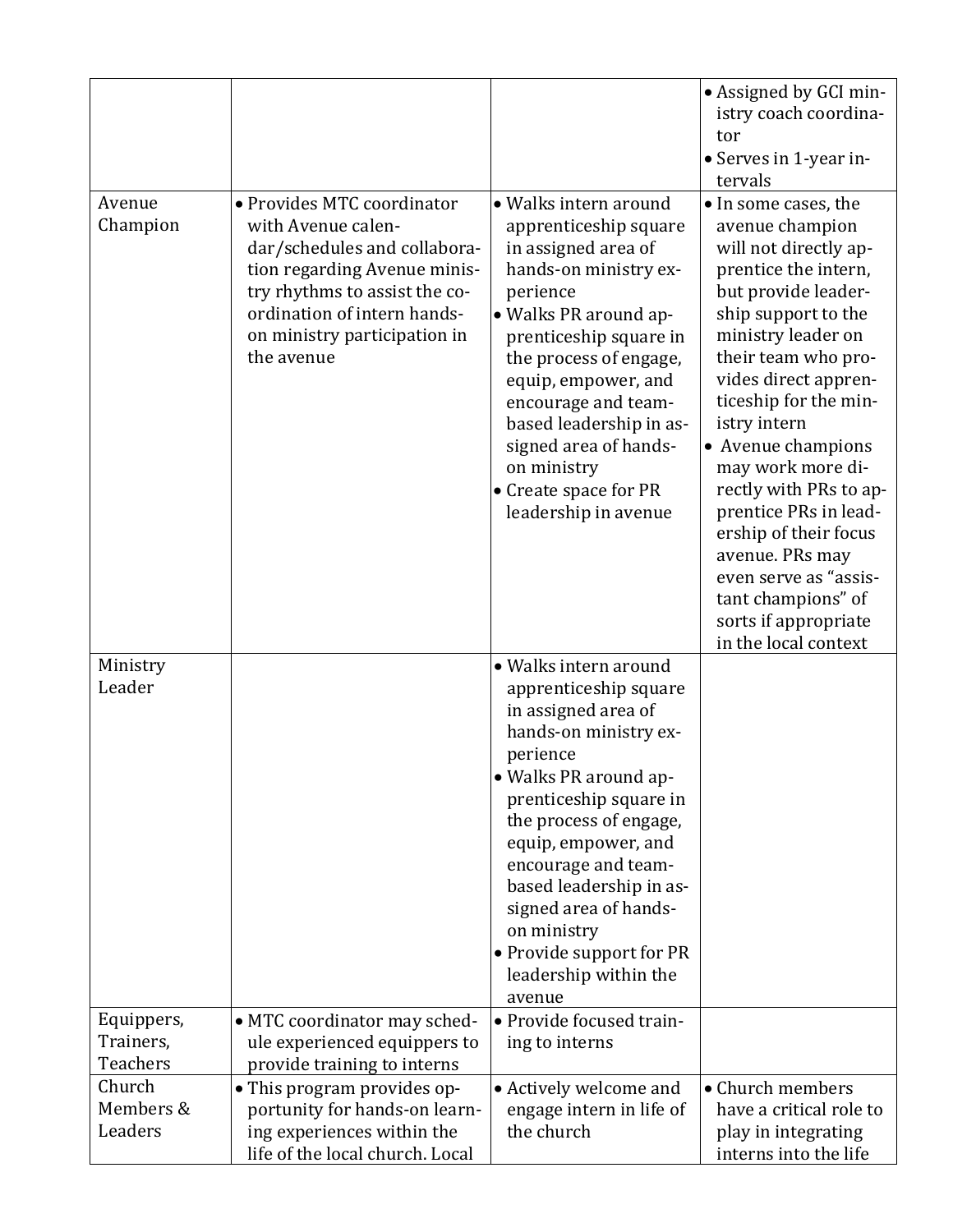|                            | church members and leaders<br>are participants in and stew-<br>ards of this life                                                           |                                                                                                                                                                             | of the local church as<br>family members, not<br>only trainees |
|----------------------------|--------------------------------------------------------------------------------------------------------------------------------------------|-----------------------------------------------------------------------------------------------------------------------------------------------------------------------------|----------------------------------------------------------------|
| Regional<br>Director       | • Provide direct oversight of<br>MTC coordinator<br>• Collaborate with MTC coor-<br>dinator and lead pastor on<br>denominational alignment | • Participate in intern<br>and PR application, in-<br>terview, review, as-<br>sessment, and exit in-<br>terview process                                                     |                                                                |
| Development<br>Coordinator | • Provide denominational sup-<br>port<br>• Collaborate with MTC leader-<br>ship on program alignment                                       | • Participate in intern<br>and PR application, in-<br>terview, review, as-<br>sessment, and exit in-<br>terview processes<br>• Facilitate annual in-<br>tern & PR gathering |                                                                |

#### **Mentorship -**

Ministry mentors are positioned to be one of the most influential members of an intern and PR's wrap-around support network. As such, recruitment and support of ministry mentors merits particular attention. Below are recommendations for the recruitment and support of intern and PR ministry mentors.

Mentor qualities:

- Experienced ministry leader
- Pastoral ministry experience preferred for mentors of PR
- Healthy mentoring mindset and experience
- Comfort and competency with apprenticeship square process
- Active participation in the local church
- Sufficient availability for life-on-life mentoring
- Participation in mentor training or development opportunities provided by local church leaders

Mentoring Guidelines:

- MTC coordinator will coordinate the mentorship of interns and PRs as a program requirement.
- Ministry mentor should be identified within first 6 months of ministry internship and/or pastoral residency.
- Mentors should meet consistently with their intern or PR mentee; it is recommended that mentors maintain at minimum a weekly to bi-monthly rhythm of meeting.
- Ministry mentors should have no more than 2-3 mentees total (whether other mentees are interns and/or PRs or not).
- Mentors and mentees are encouraged to engage in both formal and informal mentoring expressions. From discussing what they are learning throughout their internship, to walking around the apprenticeship square, to game nights, to informal lunches-both informal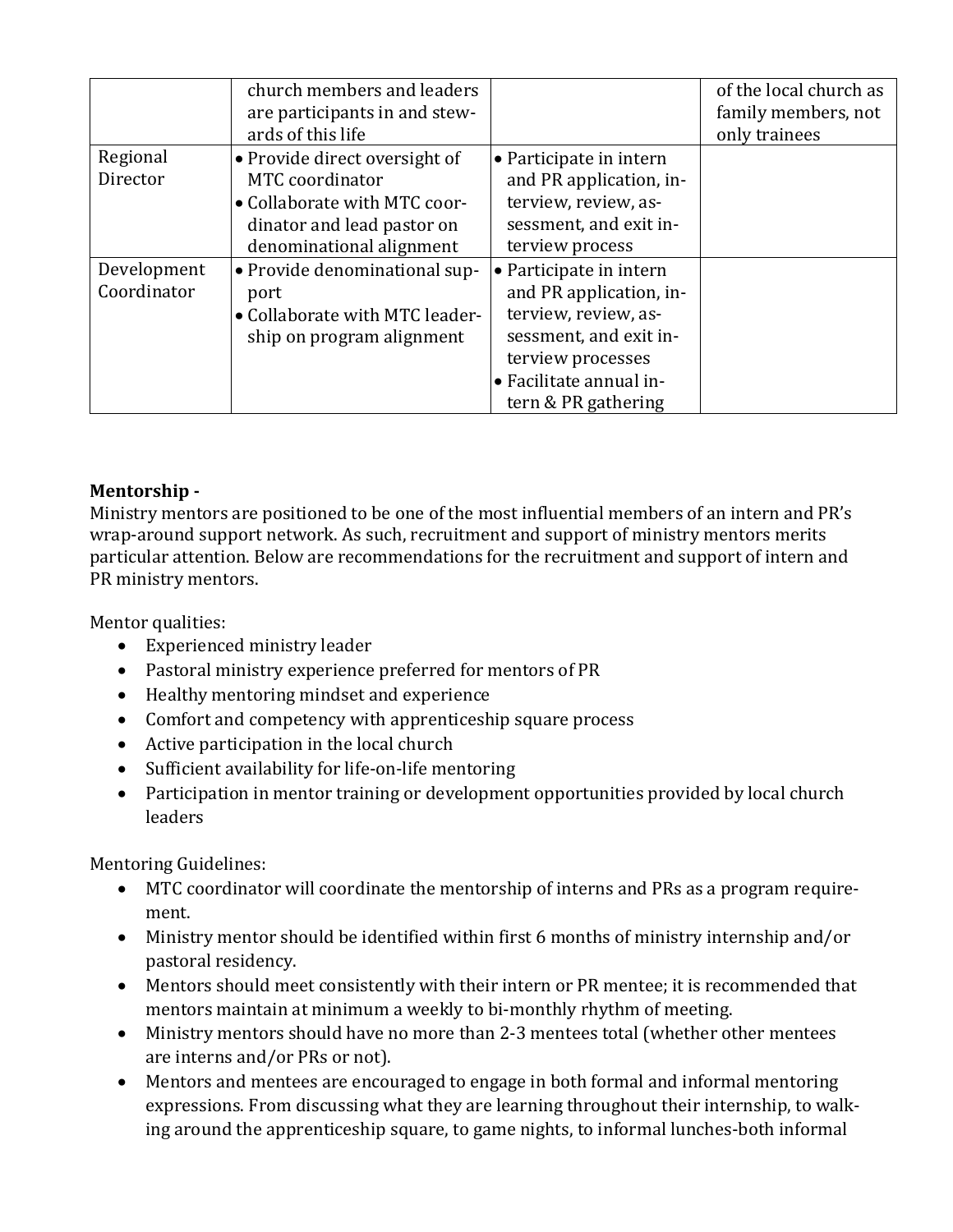and formal mentoring expressions are valuable in constructing a "life on life" mentorship rhythm.

- Consistent communication with MTC coordinator that does not breach confidentiality.
- Participate in progress reviews at the discretion of MTC coordinator and/or development coordinator.
- MTC coordinator reserves the right to coordinate new mentoring relationships for interns/PRs if mentor fails to fulfill commitment to intern/PR as a mentor, if parties discern a lack of organic connection in mentoring relationship, or other circumstances meriting a re-assessment of mentoring arises.
- If PR completed an internship at the same MTC, team can assess appropriateness of continuing with intern ministry mentor or development of new pastoral ministry mentor.

Who can be a mentor:

- Pastor
- MTC coordinator
- Venue champion
- Ministry leader
- Local elder
- Local trainers/equippers/teachers
- Local retired ministry leader
- Actively engaged local leader who meets mentorship guidelines